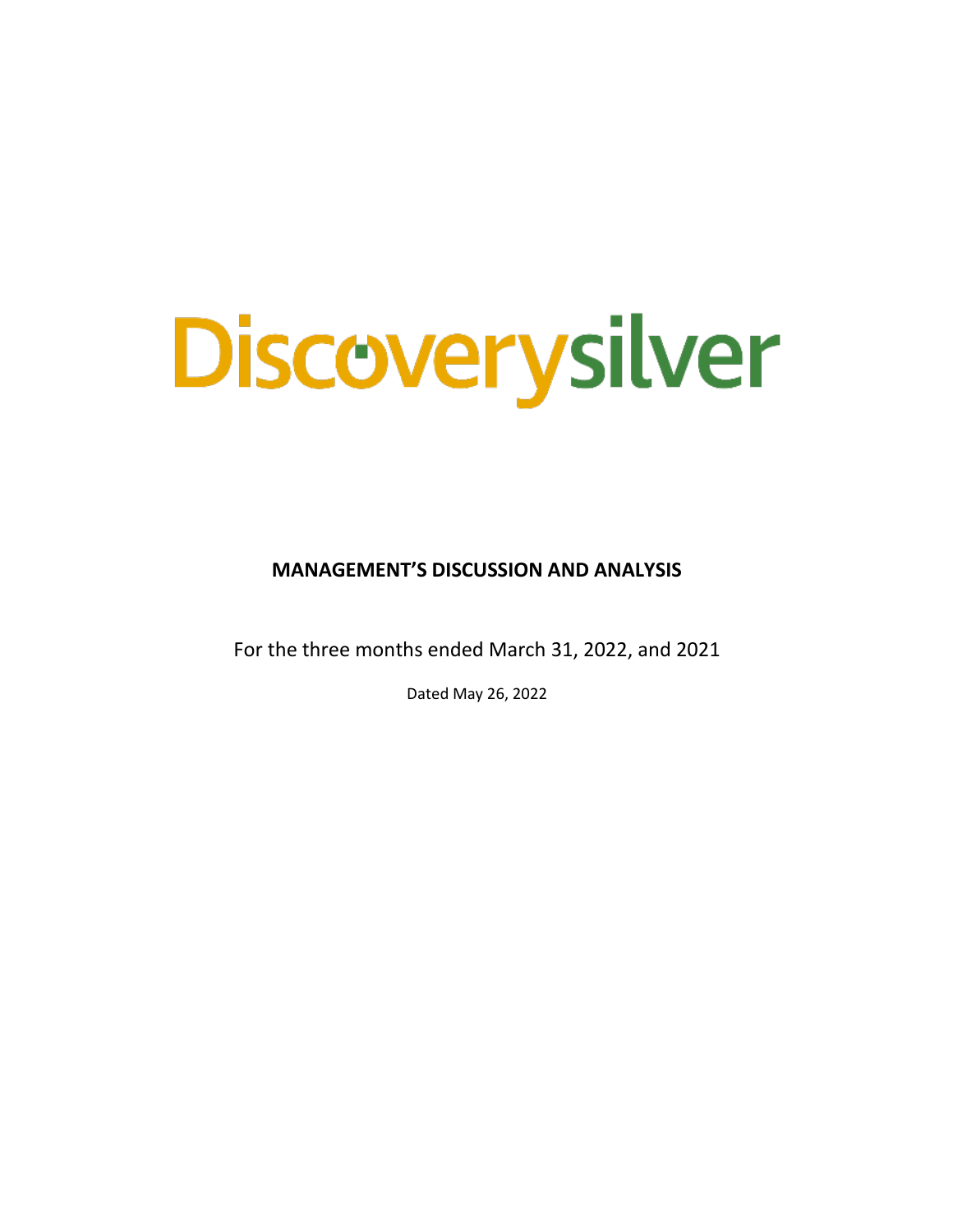# **MANAGEMENT'S RESPONSIBILITY FOR FINANCIAL REPORTING**

This Management's Discussion and Analysis ("MD&A") should be read in conjunction with the unaudited condensed interim consolidated financial statements of Discovery Silver Corp. ("Discovery Silver" or "the Company"), for the three months ended March 31, 2022 ("Q1 2022") and the related notes contained therein, which were prepared in accordance with International Accounting Standard 34 – *Interim Financial Reporting* ("IAS 34") of the International Financial Reporting Standards ("IFRS") as issued by the International Accounting Standards Board ("IASB"). Additional information relating to the Company, including the most recent Annual Information Form ("AIF") for the year ended December 31, 2021, and the Company's audited consolidated financial statements for the year ended December 31, 2021, are available on SEDAR at [www.sedar.com.](http://www.sedar.com/) The information provided herein supplements, but does not form part of, the interim financial statements and includes financial and operational information from the Company's subsidiaries. This discussion also covers the three months ended March 31, 2021 ("Q1 2021"). This document contains forward-looking statements and forward-looking information. Refer to the cautionary language under the section entitled "Cautionary Statement on Forward-Looking Statements" in this MD&A. All dollar (\$) amounts are expressed in Canadian dollars ("CAD"), the Company's reporting currency, except where otherwise noted. References to United States dollars are denoted as ("USD").

The Company's certifying officers, based on their knowledge and having exercised reasonable diligence, are also responsible to ensure that this MD&A and related condensed interim consolidated financial statements do not contain any untrue statement of material fact and do not omit any required statement of material fact with respect to the periods reported. The condensed interim consolidated financial statements, together with the other financial information included in this MD&A, present fairly in all material respects the financial condition, results of operations and cash flows of the Company at the date of and for the periods presented in this MD&A. This MD&A contains forward looking information that is subject to risk factors set out in the cautionary note herein.

The Company's Board of Directors' (the "Board") review is accomplished principally through the Company's Audit Committee, which meets periodically to review all financial reports, prior to filing. The Board has approved the condensed interim consolidated financial statements and this MD&A, as well as ensured that the Company's management ("Management") has discharged its financial responsibilities. The information included within this MD&A is prepared as at May 26, 2022.

# **DESCRIPTION OF BUSINESS**

The Company was incorporated on October 10, 1986 under the laws of British Columbia as Ayubowan Capital Ltd. On June 13, 2017, the Company's name was changed to Discovery Metals Corp. On April 14, 2021, the Company's name was changed to Discovery Silver Corp. The Company is listed on the TSX Venture Exchange (the "Exchange" or "TSXV") under the symbol "DSV" and the OTCQX Market® under the symbol "DSVSF". The Company's head office is located at Suite 701 - 55 University Avenue, Toronto, Ontario, M5J 2H7.

Discovery's flagship asset is the 100%-owned Cordero silver project ("Cordero" or the "Project") located in Chihuahua State, Mexico. The completion of a Preliminary Economic Assessment ("PEA") in 2021 confirmed Cordero's potential to be developed into a highly capital efficient mine that offers the combination of margin, size and scaleability. The Company's focus in 2022 is on the delivery of a Pre-Feasibility Study ("PFS") on the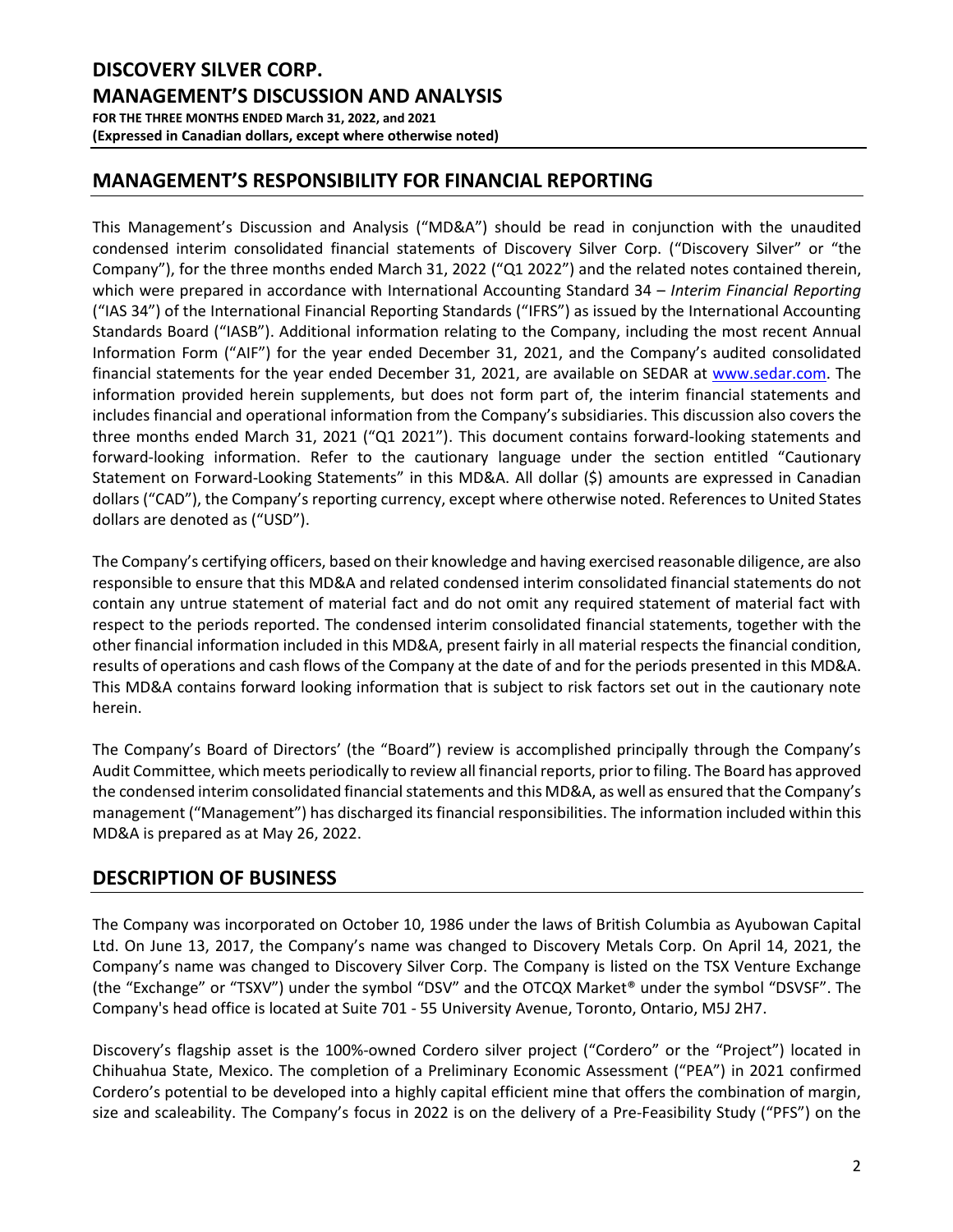Project, expected to be released during the fourth quarter of this year. Additional information relating to the Company is available on SEDAR a[t www.sedar.com](http://www.sedar.com/) and on the Company's website at [www.discoverysilver.com.](http://www.discoverysilver.com/)

# **COVID-19 – DISCOVERY SILVER'S RESPONSE AND CONTINUITY PLANS**

The Company has successfully maintained drilling and other operations at the Cordero Project with measures in place to facilitate enhanced physical distancing to limit the potential spread of the COVID-19 virus. We are continuing to be proactive, closely monitoring the situation, while attempting to mitigate the health and safety risks resulting from the pandemic. The Company's priority remains the health and safety of its employees, contractors, vendors, and consultants. The Company continues to monitor the directives of the governments and health authorities in Mexico and Canada. To-date, health and safety protocols and the efforts of employees and contractors to manage COVID-19 have been effective and the Company continues with the Phase 2 drilling safely assisted by the use of four diamond core rigs.

# **Q1 2022 HIGHLIGHTS**

# **PROJECTS**

During Q1 2022, the Company issued several news releases announcing results from exploration activities at the Cordero Project, in addition to corporate development initiatives.

# **Cordero**

# **Cordero – Phase 2 infill drilling**

On February 10, 2022, the Company announced results from 23 holes from its Phase 2 drill program on the Cordero silver project in Chihuahua State, Mexico. These drill results are focused on upgrading resources for the Pre-Feasibility Study ("PFS") planned for release during the second half of 2022.

*Highlight intercepts include:*

- **49.9 m averaging 247 g/t AgEq** from 124.5 m (99 g/t Ag, 0.26 g/t Au, 1.9% Pb and 1.8% Zn) including **21.4 m averaging 446 g/t AgEq** (185 g/t Ag, 0.46 g/t Au, 3.5% Pb & 3.2% Zn) in hole C21-533
- **46.8 m averaging 288 g/t AgEq** from 366.5 m (61 g/t Ag, 0.07 g/t Au, 1.4% Pb and 4.8% Zn) in hole C21- 556
- **113.6 m averaging 101 g/t AgEq**from 160.9 m (28 g/t Ag, 0.09 g/t Au, 0.2% Pb and 1.6% Zn) in hole C21- 555
- **165.0 m averaging 92 g/t AgEq** from 399.8 m (33 g/t Ag, 0.06 g/t Au, 0.7% Pb and 0.9% Zn) including **31.3 m averaging 141 g/t AgEq** (58 g/t Ag, 0.07 g/t Au, 1.1% Pb & 1.2% Zn) in hole C21-545

Initial Phase 2 drill holes have been focused on upgrade drilling within the very large open pit outlined in the PEA. These drill results intercepted broad zones of higher-grade mineralization within the pit outline and will enhance the resource definition for the PFS anticipated to be delivered during the second half of 2022. These drill holes focused on upgrading resources in both the North and South Corridors for inclusion in the PFS mine plan. In the South Corridor hole C21-555 drilled in the northeast part of the corridor, confirmed the potential for expansion downdip of the higher-grade zone in this part of the deposit. The North Corridor drilling was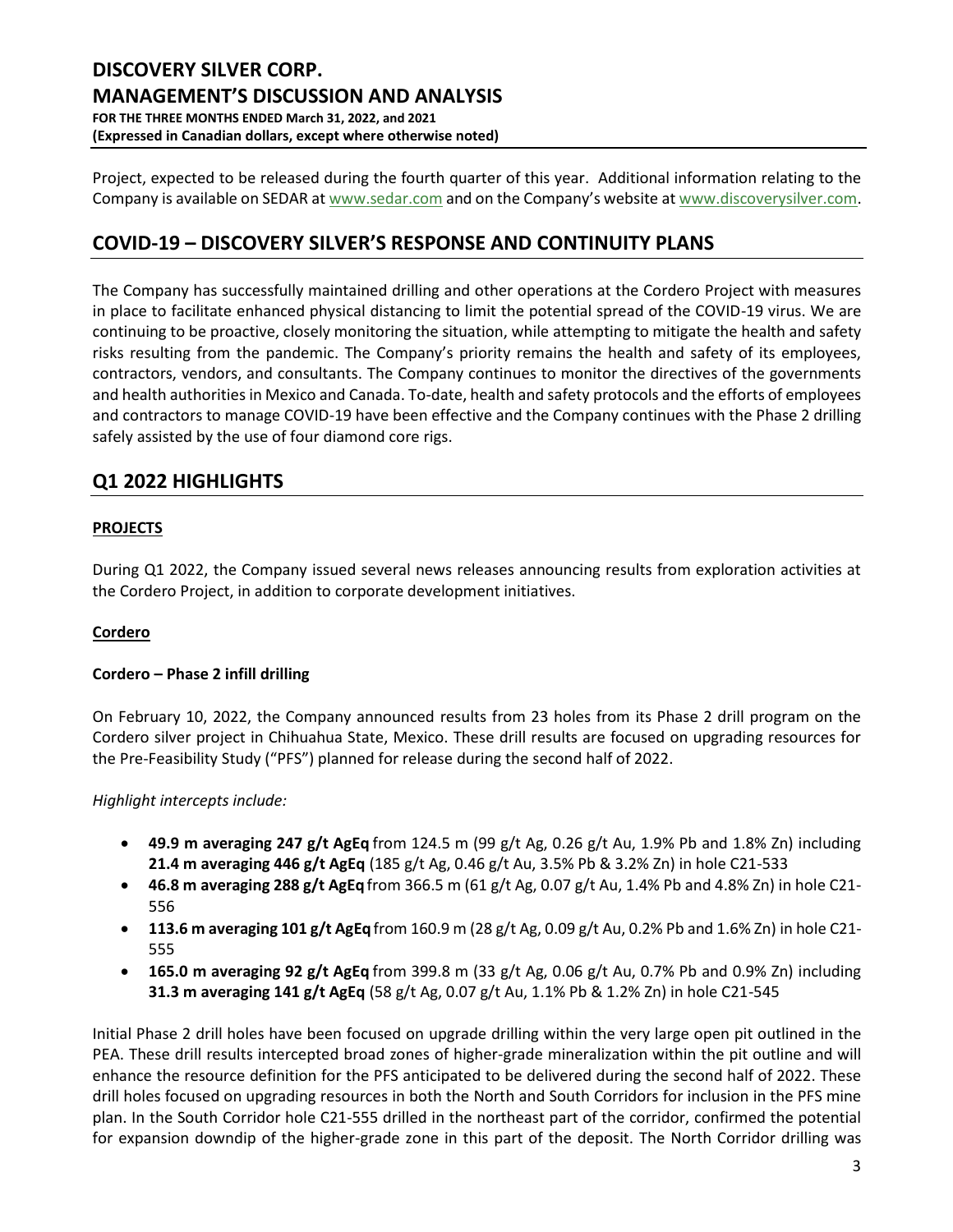predominantly focused on the NE extension zone and all four holes drilled in this zone intercepted broad zones of mineralization relatively close to surface, and within the open pit outline.

Refer to the Press Release dated February 10, 2022 available on SEDAR at [www.sedar.com](http://www.sedar.com/) and on the Company's website at [www.discoverysilver.com](http://www.discoverysilver.com/).

# **Cordero – Phase 2 pit expansion drilling**

On March 31, 2022, the Company announced results from 17 holes from its Phase 2 drill program on the Cordero silver project in Chihuahua State, Mexico. These drill holes were predominantly targeting the expansion of the open pit and the resource in the northeast of the deposit.

# *Highlight intercepts include:*

- C21-575 intercepted a high-grade zone outside the current resource that returned **45.6 m averaging 328 g/t AgEq** from 327.0 m (125 g/t Ag, 0.54 g/t Au, 2.0% Pb and 2.7% Zn) **including 17.4 m averaging 674 g/t AgEq (**254 g/t Ag, 0.94 g/t Au, 4.0% Pb & 6.1% Zn)
- C21-573 intercepted **38.6 m averaging 189 g/t** AgEq from 191.8 m (91 g/t Ag, 0.11 g/t Au, 1.3% Pb and 1.3% Zn) beneath the PEA pit
- C21-538 intercepted near-surface mineralization on the margins of the PEA pit that returned **32.3 m averaging 142 g/t AgEq** from 28.5 m (70 g/t Ag, 0.12 g/t Au, 0.8% Pb and 1.0% Zn)

This set of Phase 2 drill holes was focused on the expansion of the open pit and the resource in the northeast of the Cordero project, an area of the deposit that has seen significantly less drilling. Hole C21-575 was drilled beneath the resource pit outline in the northeast of the North Corridor to target potential resource expansion at depth. Drilling intercepted a broad zone of stockwork and vein mineralization approximately 100 m below the resource pit that returned 45.6 m of 328 g/t AgEq. Hole C21-573, drilled 100 m along strike of this hole to the southwest, returned 38.6m of 189 g/t AgEq from 191.8 m, representing the potential extension of the highgrade zone encountered in C21-575. The Company's first deep drilling in the northeast of the deposit encountered green skarn alteration with sulphides. This new style of alteration was intercepted well below the existing resource, starting at a vertical depth of approximately 600 m, and across a strike length of at least 450m.

Refer to the Press Release dated March 31, 2022 available on SEDAR at [www.sedar.com](http://www.sedar.com/) and on the Company's website at [www.discoverysilver.com](http://www.discoverysilver.com/).

# **CORPORATE**

# **Stock Option Grant**

On January 5, 2022, the Company announced that it had granted to certain officers, directors, employees and/or consultants of the Company an aggregate of 6,950,000 options to acquire common shares of the Company ("Options"). The Options have an exercise price of \$2.05 per share, have a five-year term from the date of grant (expiration date of January 5, 2027), and vest according to the following schedules:

- Management and employees: annually in equal thirds beginning on the date of grant;
- Directors: annually in equal halves beginning on the date of grant; and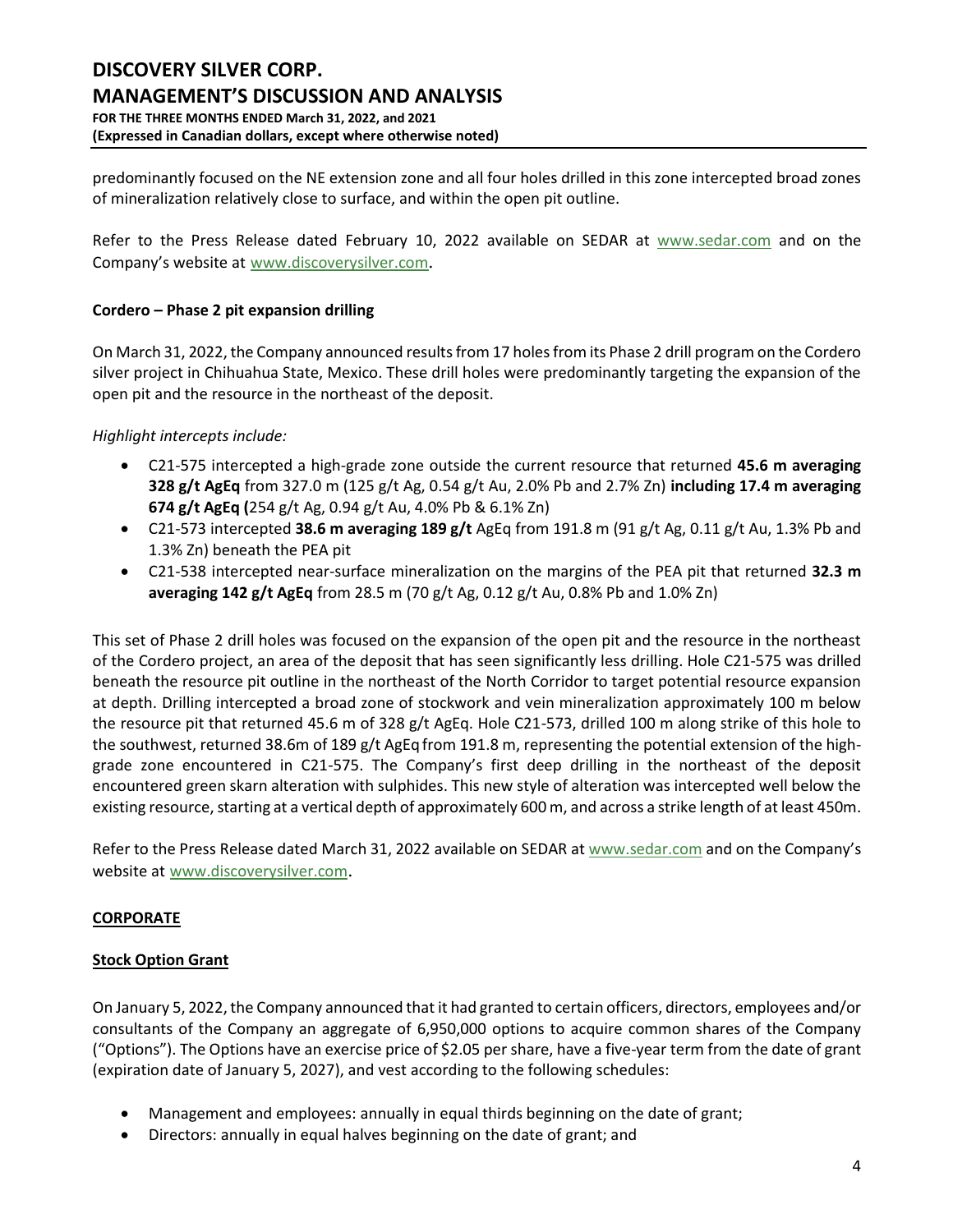• Consultants: quarterly in equal eighths beginning three months after the date of grant.

Any common shares issuable upon exercises of Options will, in accordance with applicable securities laws, be subject to a hold period expiring four months and one day from the date of grant.

Refer to the Press Release dated January 5, 2022, available on SEDAR at [www.sedar.com](http://www.sedar.com/) and on the Company's website at [www.discoverysilver.com.](http://www.discoverysilver.com/)

# **Appointment of Chief Operating Officer**

On March 14, 2022, the Company announced the appointment of Tony Esplin as Chief Operating Officer.

The Company granted Mr. Esplin 1,000,000 incentive stock options ("Options") on March 11, 2022, the date of Mr. Esplin's engagement by the Company, at an exercise price of C\$1.93 per share. The Options have a five-year expiry and will vest annually in three equal tranches, with the first tranche exercisable on the first anniversary of the grant date. Mr. Esplin will commence working for the Company on April 4, 2022.

The Company has also agreed to grant Mr. Esplin 250,000 restricted share units ("RSUs"), each of which are redeemable for one Discovery common share. One-half of the RSUs will be redeemable on the issue date, April 4, 2022, and the remaining one-half will be redeemable on the first anniversary of the issue date.

Refer to the Press Release dated March 14, 2022, available on SEDAR at [www.sedar.com](http://www.sedar.com/) and on the Company's website at [www.discoverysilver.com.](http://www.discoverysilver.com/)

# **DRILL PROGRAM UPDATE:**

The Company has now completed 71,000 m (211 holes) as part of its Phase 2 drill program (excluding drill metres used to support the 2021 Mineral Resource Estimate). Phase 2 drilling will continue through the remainder of the year and will be focused on three key areas: (1) PFS drilling consisting of reserve definition and engineering drilling; (2) resource expansion in the northeast of the deposit and at depth; and (3) initial drill testing of five property-wide targets on the Company's extensive land package.

# **RECENT DEVELOPMENTS**

# **PROJECTS**

# **Cordero**

# **Cordero – Phase 2 PEA upgrade drilling and resource expansion drilling**

On May 13, 2022, the Company announced results from 19 holes from its Phase 2 drill program on the Cordero silver project in Chihuahua State, Mexico. These drill results include resource upgrade drilling for the PFS, and expansion drilling of the PEA open pit and the resource pit.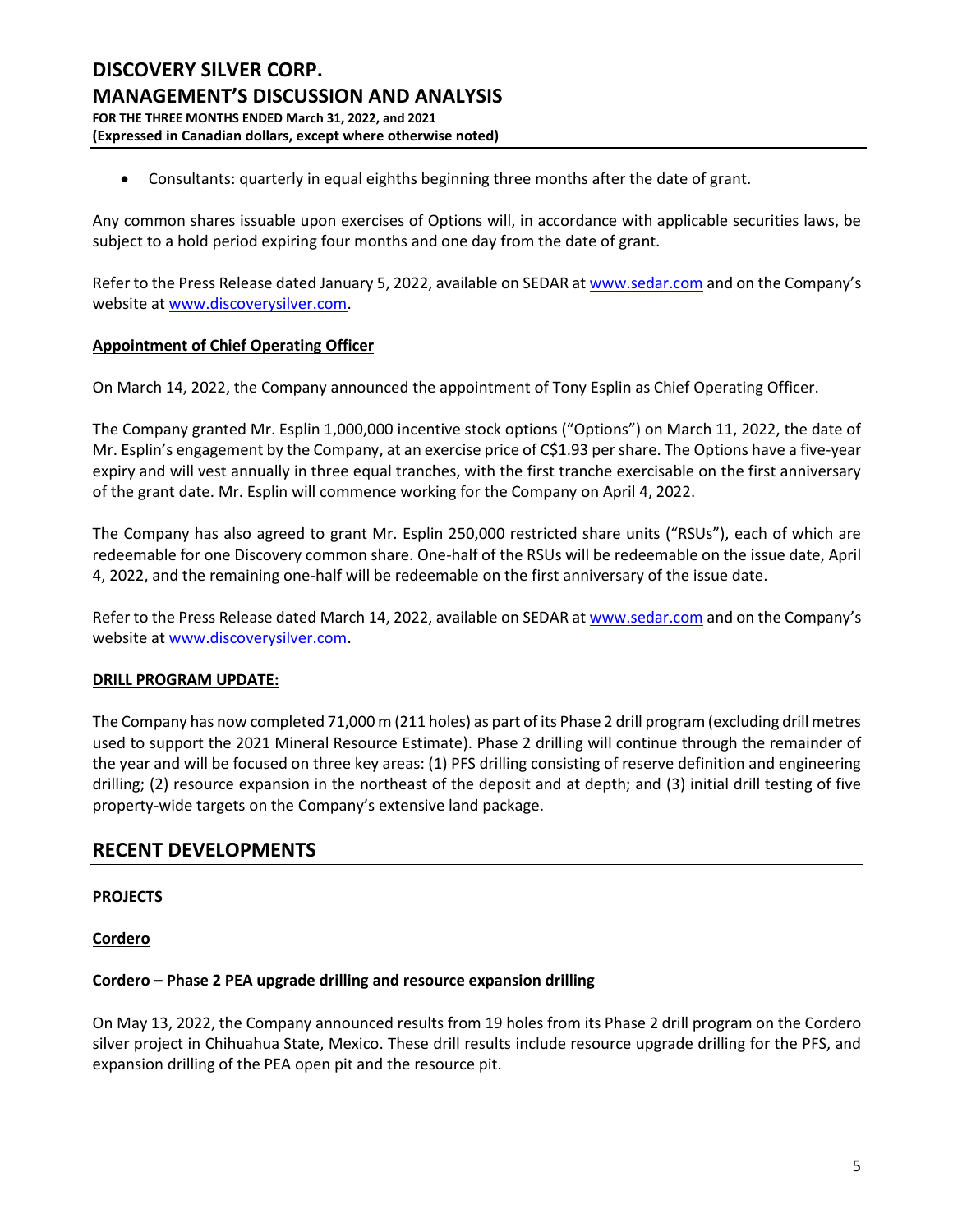*Highlight intercepts include:*

- C21-560 intercepted a high-grade interval immediately below the current PEA pit that returned **18.1 m averaging 606 g/t AgEq** from 230.0 m (234 g/t Ag, 0.15 g/t Au, 3.8% Pb and 6.5% Zn);
- C21-564 intercepted **33.9 m averaging 337 g/t AgEq** from 622.1 m (95 g/t Ag, 0.21 g/t Au, 1.9% Pb and 4.5% Zn) approximately 70 m below the PEA pit;
- C21-544 intercepted **60.4 m averaging 122 g/t AgEq** from 115.7 m (45 g/t Ag, 0.07 g/t Au, 0.9% Pb and 1.2% Zn) approximately 50 m below the PEA pit;
- C21-574 intercepted 1**3.4 m averaging 483 g/t AgEq** from 3.3 m (272 g/t Ag, 0.16 g/t Au, 4.1% Pb and 1.9% Zn) in a step-out hole approximately 100 m to the northeast of the resource pit.

This set of Phase 2 drill holes were focused on upgrading and expanding the drilling of the PEA open pit, and resource in the northeastern part of the deposit. Drilling in, and around, the PEA open pit continued to intercept excellent grades over broad widths, expected to improve the confidence of the resource supporting the PFS mine plan. Several intercepts outside the PEA open pit have shown the potential to increase the size of the pit in the PFS. Hole C21-560 intercepted a series of sulphide veins, and intrusive breccias, that returned 18.1 m of 606 g/t AgEq from 230.0 m. This intercept was directly beneath the PEA open pit in an area previously modelled as having medium grades. Resource expansion drilling remains focused in the northeast of the deposit in both the North and South Corridors. The drilling in this area is wide-spaced (drill spacing ranges from approximately 50 m – 250 m) and is targeting the expansion of the resource along strike to the northeast and at depth. In the South Corridor, drilling confirmed the potential extension of feeder structures supporting the Josefina Vein trend by 250 m to the northeast. Hole C21-574, a 150 m step-out hole, intercepted 13.4 m of 483 g/t AgEqfrom 3.3 m and 27.5 m of 122 g/t AgEq from 411.1 m. In the North Corridor, drilling encountered several broad mineralized zones beneath the resource pit. The drilling to date has identified multiple sub-parallel mineralized corridors in this area that have potential to expand the resource along strike, and at depth.

Refer to the Press Release dated May 13, 2022, available on SEDAR at [www.sedar.com](http://www.sedar.com/) and on the Company's website at [www.discoverysilver.com](http://www.discoverysilver.com/).

# **CORPORATE**

# **Appointment of Board Member**

On April 12, 2022, the Company announced the appointment of Tony Makuch to the Company's Board of Directors.

Pursuant to the Company's stock option plan, Mr. Makuch has been granted 400,000 stock options ("Options"). The Options, each exercisable for one common share of the Company at an exercise price of \$1.76 per share, vest annually in two equal tranches beginning on the date of the grant of April 11, 2022. The Options will expire on April 11, 2027, five years after the date of grant. Any common shares issuable upon exercises of Options will, in accordance with applicable securities laws, be subject to a hold period expiring four months from the date of grant.

Refer to the Press Release dated April 12, 2022, available on SEDAR at [www.sedar.com](http://www.sedar.com/) and on the Company's website at [www.discoverysilver.com.](http://www.discoverysilver.com/)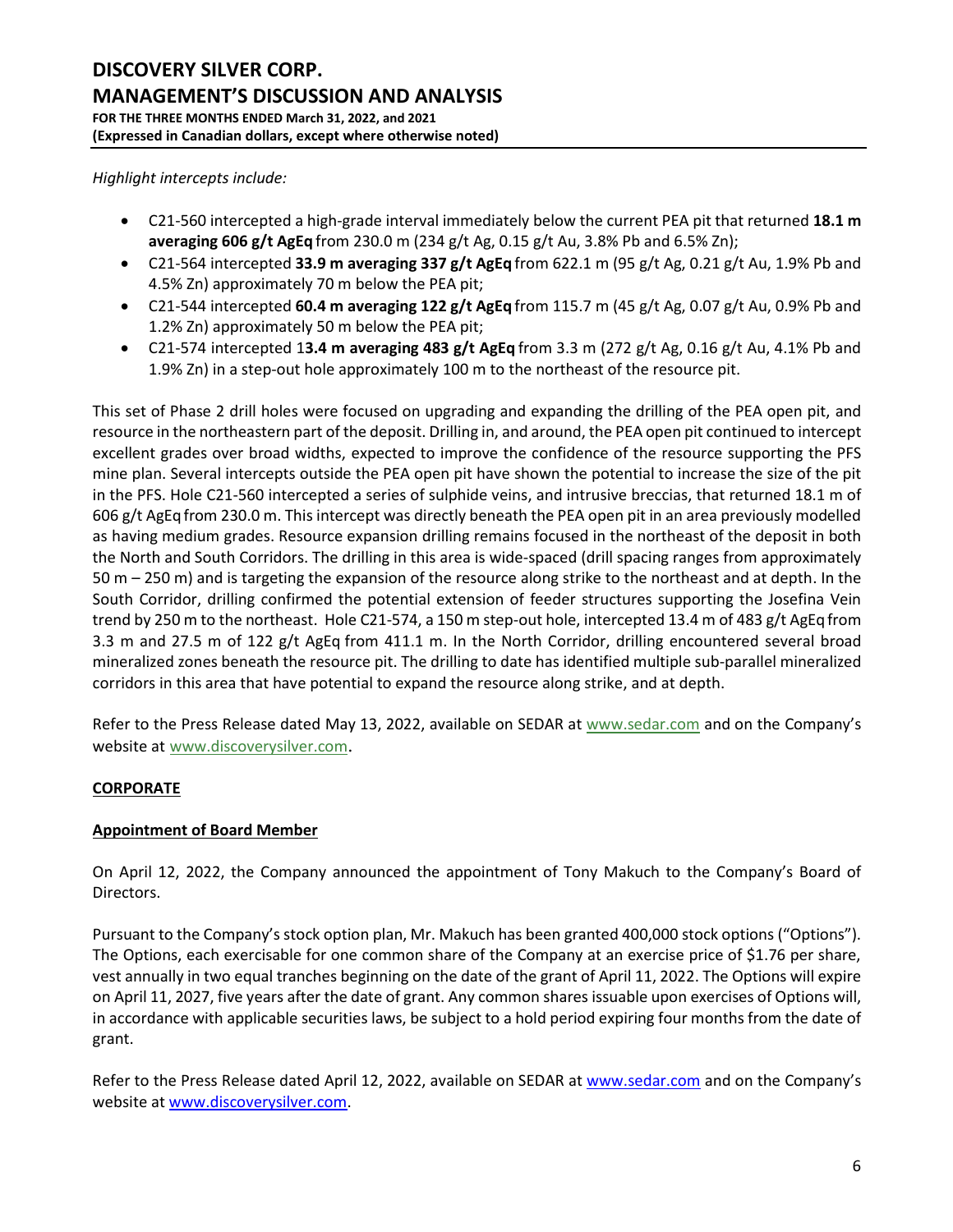# **OUTLOOK**

The Company's exploration work program for 2022 is mainly focused on: PFS definition drilling to upgrade resources for the PFS mine plan, metallurgical, hydrogeology, and condemnation drilling related to PFS engineering; resource growth exploration drilling to the northeast of the current pit outline, and at depth, below the current pit outline, as well as testing vein extensions. The Company also remains committed to the growth potential of Cordero, with more than 30,000 m of drilling planned on resource expansion targets, including the first ever drilling of five highly prospective property targets within 10 km of Cordero. Working in parallel alongside the 2022 works plans includes our ESG program which continues to be an important area of focus for the Company, with key governmental and international accreditation certifications planned for completion during 2022.

Work on the PFS is advancing well, and the Company remains on schedule to deliver the study during the fourth quarter of 2022. The metallurgical testwork on the sulphides is already half complete and is focused on reagent optimization, and the testing of high-grade samples ranging from  $100 - 200$  g/t AgEq, in order to confirm the grade versus recovery variability. The reserve definition drilling will wrap up during the end of Q2 and the engineering drilling will commence in the coming weeks. We expect the PFS will continue to incorporate staged expansions of the processing facility and will look to optimize the mining rates early in the mine life, as well as the timing and size of the oxides/heap leach project to maximize capital efficiency.

The Company ended Q1 2022 with a cash and short-term investments balance of approximately \$61 million and no debt. The planned work program at Cordero in 2022 is budgeted at \$25 million, and these expenditures reflect a two-pronged approach, with capital allocated to further de-risking the Project with the delivery of a PFS, as well as an allocation to growth capital for resource expansion and property-wide exploration. Looking beyond the PFS, the Company anticipates that it has sufficient cash and liquidity to advance the Project to a construction decision through the completion of a Definitive Feasibility Study in the second half of 2023.

| <b>Item</b>                            | <b>Details</b>                                                                         | <b>Drill Metres</b> |
|----------------------------------------|----------------------------------------------------------------------------------------|---------------------|
| <b>Pre-Feasibility</b><br>Study (PFS)  | Reserve definition - upgrade resource for<br>PFS mine plan                             | 17.000 m            |
|                                        | PFS engineering drilling - metallurgy,<br>geotechnical, hydrogeology &<br>condemnation | 8,000 m             |
| <b>Resource</b><br>Growth              | Target resource growth to the northeast,<br>at depth & testing of vein extensions      | 14,000 m            |
| <b>Property-wide</b><br><b>Targets</b> | Initial drill testing of five property-wide<br>targets                                 | 16,000 m            |
| Total                                  |                                                                                        | 55,000 m            |

# **2022 DRILL PLANS**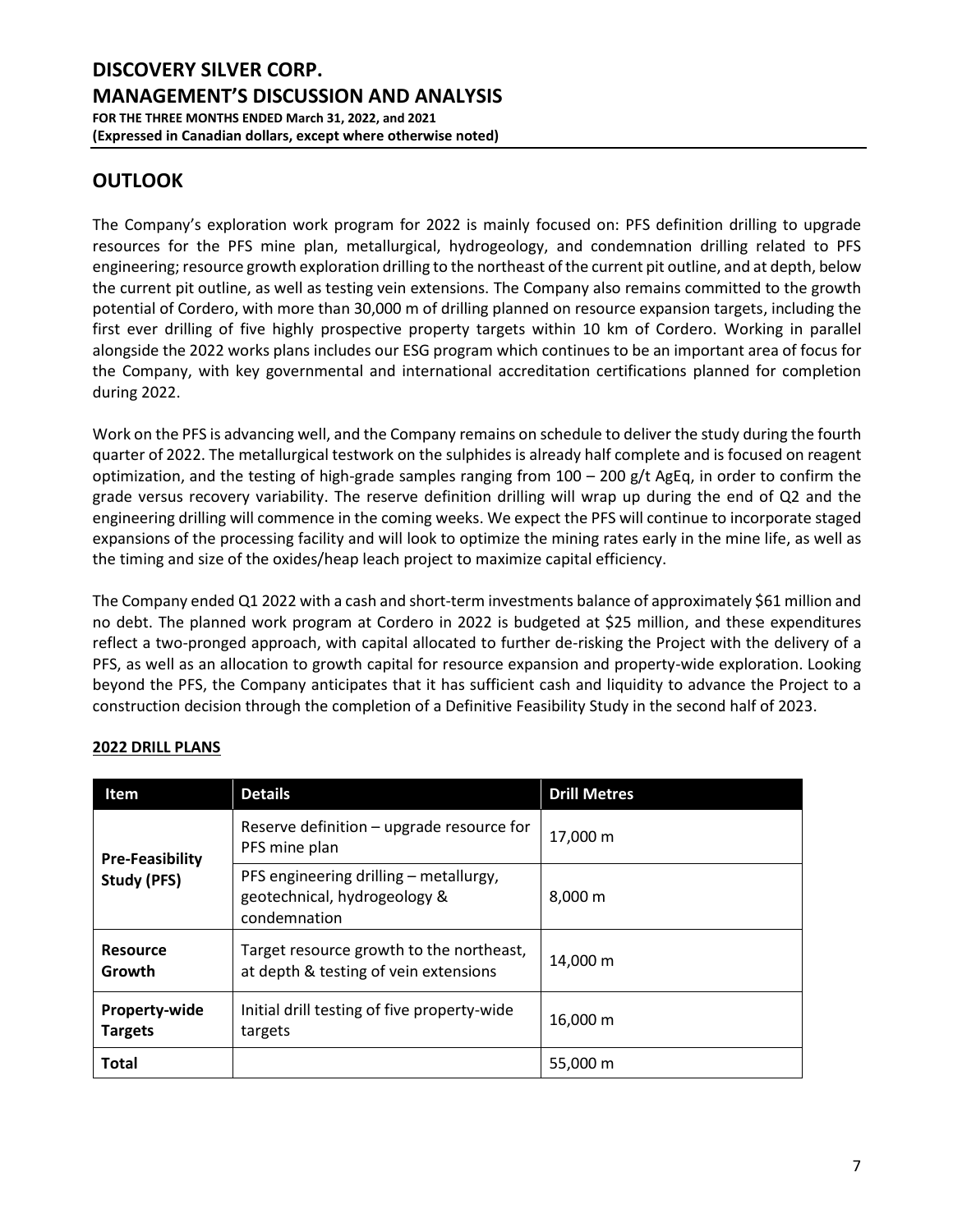# **PRE-FEASIBILITY STUDY ("PFS")**

The Company expects to complete the PFS on Cordero in the fourth quarter of 2022. The Study is expected to utilize a similar approach to the 2021 PEA including staged expansions of the processing facility and the effective use of stockpiling to accelerate the payback period. The PFS will look to optimize the mining rates early in the mine life as well as the timing and size of the oxides/heap leach project to maximize capital efficiency. The PFS will also incorporate results from a trade-off study comparing the use of dry-stacked versus conventional tailings. Further details on additional technical work supporting the Study include:

- **Reserve definition**  17,000 m of drilling is planned in and around the PEA pit for upgrading resources for inclusion in the PFS mine plan. This drilling will largely be focused on oxide and sulphide mineralization processed in the early years of the mine schedule.
- **Metallurgical testwork**
- Oxides: additional column leach testwork to supplement the column leach tests completed in 2021.
- Sulphides: additional comminution and flotation testwork to supplement the detailed metallurgical test program completed in 2021. The testwork will be predominantly focused on testing high grade samples ranging from 100 – 200 g/t AgEq to confirm grade versus recovery variability.
- **Geotechnical**  three additional geotechnical drill holes are planned for pit slope evaluation. This drilling supplements the two holes completed last year and will cover all five sectors of the open pit.
- **Hydrogeology**  four holes are planned within the PEA open pit for installation of piezometers to perform well pumping tests. This will allow for an assessment of pit dewatering requirements and will form part of an updated site water balance. A site wide hydrogeological investigation for the local aquifer will also be carried out through a subsurface resistivity-conductivity survey.

# **RESOURCE GROWTH**

The highest priority target for resource growth is La Ceniza, in the northeast of the Cordero deposit. Historic drilling at La Ceniza demonstrated mineralization continues northeast of the Mega Fault and outlined low to medium-grade resources in this area in the Company's 2021 updated Mineral Resource Estimate. Mineralization consists of skarn and replacement styles associated with a rhyodacite intrusion as well as high-grade veins as evidenced by a number of historic underground workings in the area. 14,000 m of drilling are planned at La Ceniza to test mineralized extensions at depth and further to the northeast as well as the potential extensions of the Josefina and Todos Santos vein trends to the northeast of the Mega Fault.

# **PROPERTY-WIDE EXPLORATION**

The Company plans on drilling 16,000 m across five surface exploration targets during the second half of the year. This drill program may be expanded depending on the results received from this initial drilling.

Key highlights of the five targets include:

- **Sanson** large, strong magnetic high located on the Cordero belt directly northeast of the Cordero resource area. Breccias and igneous rocks mapped at surface are coincident with intense silica alteration, jasperoid veining and high-grade silver from rock sampling.
- **Dos Mil Diez**  mapped intrusives, veining and alteration directly to the southwest of the Cordero resource area and within a large alteration footprint.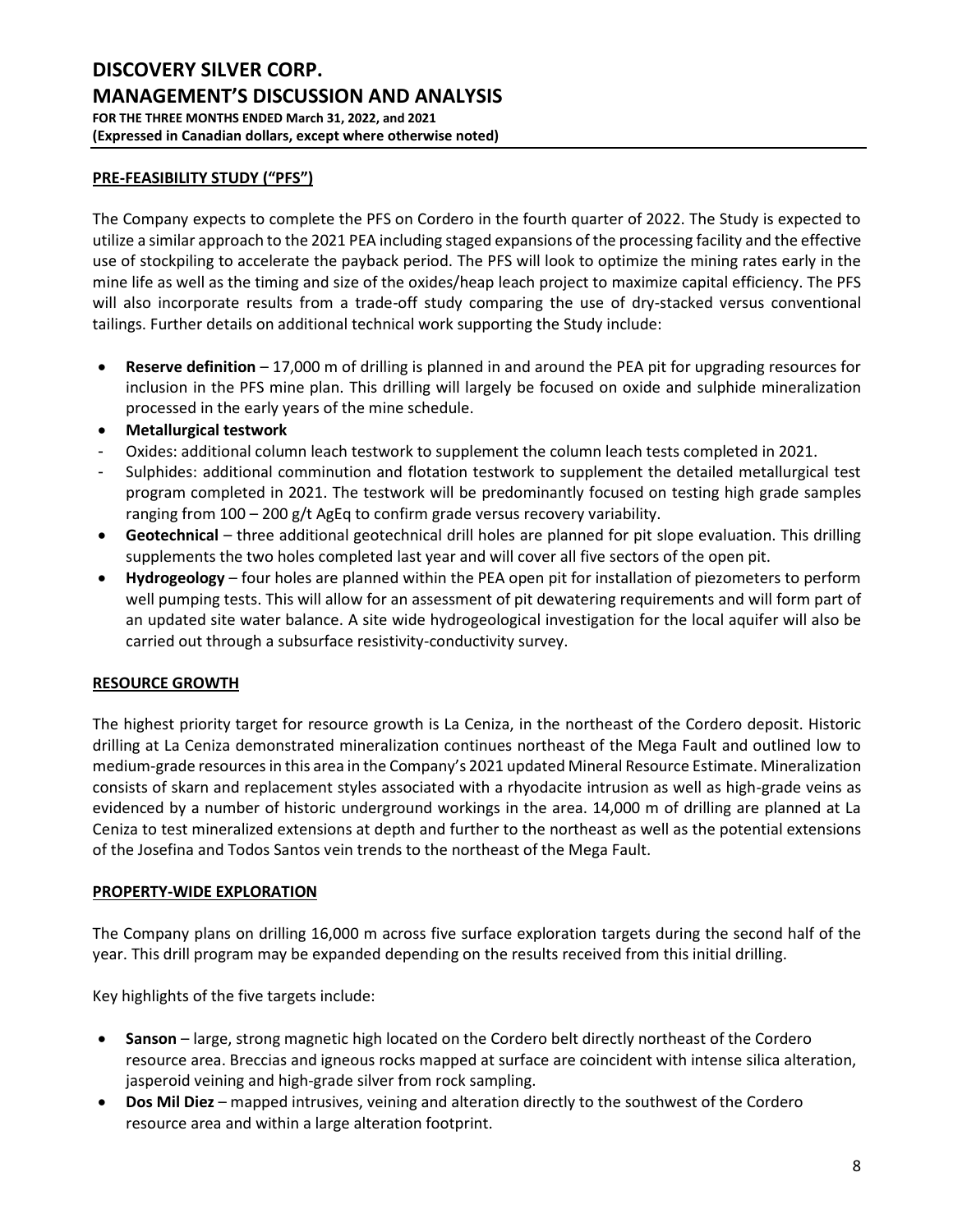- **Molina de Viento**  high-grade silver from rock sampling within a very large alteration footprint and a high chargeability / low resistivity anomaly.
- **Porfido Norte**  prominent silver-in-soil anomaly and surface alteration coincident with a possible intrusion based on a chargeability high and surface morphology consisting of annular features.
- **La Perla**  chargeability high with an alteration footprint, historic underground workings, and silver rock geochemistry.

# **KEY ECONOMIC TRENDS**

The prices of silver, lead, zinc and gold have an impact on the economic viability of the Company's mineral and exploration projects. The future gold and silver prices are expected to continue to be affected by the uncertainty surrounding the U.S. dollar's direction in 2022, deriving from interest rate fluctuations, the continued rise of inflation and real-interest rates, the persistent geopolitical uncertainty and continued tensions over trade wars, and central banking policy to combat inflation and additional liquidity provided to the markets. During Q4 2021 the silver price declined slightly due to the strengthening of the US dollar and an increase in bond yields. However, as inflation has continued to remain high and accelerate slightly throughout May, the increase in interest rates initiated during the first five months of 2022 hasn't significantly affected strong precious metal prices realized throughout the pandemic. Prices of precious metals remain strong even though central banks have continued to raise interest rates attempting to curb inflation. Thus, the impact central banking policy changes will have on precious metal prices and foreign exchange markets is currently difficult to predict.

# Silver price

During Q1 2022, the average price of silver was \$24.01 per ounce, with silver trading between \$22.24 and \$26.18 per ounce based on the London Fix silver price. This compares to an average of \$26.26 per ounce for Q1 2021 with a low of \$24.00 and a high of \$29.59 per ounce.

# Foreign exchange rates

The Company's operations can be affected by foreign exchange rate volatility with the largest exposure being the Canadian Dollar/US Dollar exchange rate, and the Canadian Dollar/Mexican Peso exchange rate's impact on the operating and administrative costs in Mexico. At March 31, 2022, the Canadian Dollar/Mexican Peso exchange rate was 16.00 (December 31, 2021: 16.11), and the Canadian Dollar/US Dollar exchange rate was 1.25 (December 31, 2021: 1.27).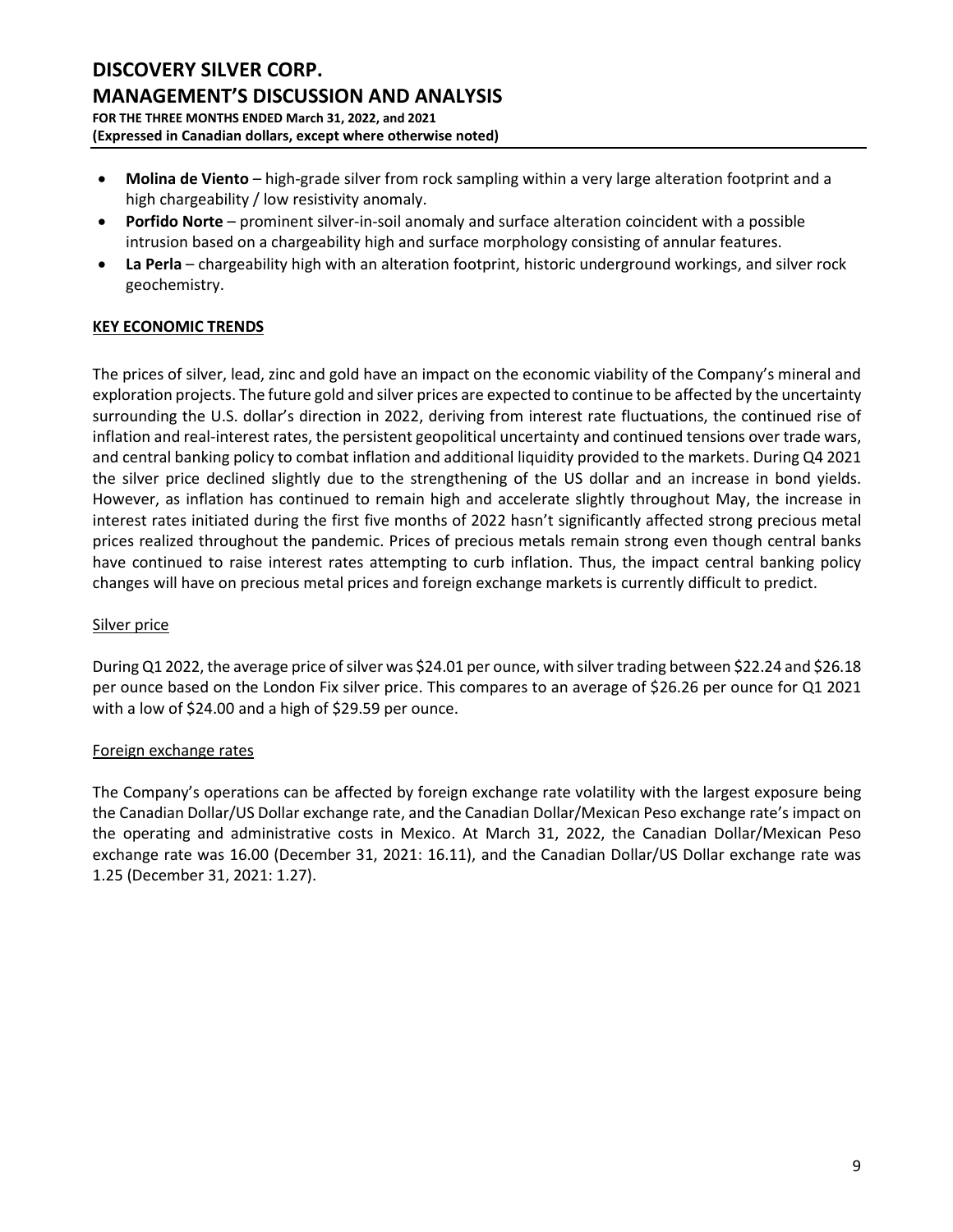#### **(Expressed in Canadian dollars, except where otherwise noted)**

# **REVIEW OF CONSOLIDATED FINANCIAL RESULTS**

# **Summary of Quarterly Results**

|                                  | Q1 2022              |     | Q4 2021          |      | Q3 2021     |    | Q <sub>2</sub> 2021 |
|----------------------------------|----------------------|-----|------------------|------|-------------|----|---------------------|
| Net loss                         |                      |     |                  |      |             |    |                     |
| Total<br>(a)                     | \$<br>(13,147,429)   | - S | $(7,098,928)$ \$ |      | (8,752,766) | S  | (8,709,519)         |
| basic and diluted per<br>(b)     |                      |     |                  |      |             |    |                     |
| share                            | \$<br>(0.04)         | -\$ | $(0.02)$ \$      |      | (0.03)      | -S | (0.03)              |
| Net loss and total               |                      |     |                  |      |             |    |                     |
| comprehensive loss               | \$<br>(13, 402, 257) | \$  | $(7,030,220)$ \$ |      | (8,739,307) | \$ | (8,736,684)         |
| Cash and cash equivalents        | 46,229,095           | Ś   | 54,748,652       | - S  | 57,637,485  | Ś  | 72,955,295          |
| Total assets                     | 99,464,516           | S   | 107,790,755      | - S  | 109,227,233 | S  | 116,923,661         |
| <b>Total current liabilities</b> | 1,410,165            | S   | 1,704,530        | - S  | 1,753,280   | S  | 1,825,301           |
| Working capital                  | 61,667,325           | S   | 69,611,661       | - \$ | 71,594,510  | S  | 86,871,096          |
| Total weighted average shares    |                      |     |                  |      |             |    |                     |
| outstanding                      | 332,025,353          |     | 329,898,229      |      | 325,155,725 |    | 324,892,666         |
|                                  |                      |     |                  |      |             |    |                     |
|                                  |                      |     |                  |      |             |    |                     |

|                                  | Q1 2021            |     | Q4 2020            |      | Q3 2020       |     | Q <sub>2</sub> 20 <sub>20</sub> |
|----------------------------------|--------------------|-----|--------------------|------|---------------|-----|---------------------------------|
| Net loss                         |                    |     |                    |      |               |     |                                 |
| Total<br>(a)                     | \$<br>(10,965,302) | \$  | $(6, 125, 457)$ \$ |      | (5, 127, 665) | S   | (1,747,677)                     |
| (b)<br>basic and diluted per     |                    |     |                    |      |               |     |                                 |
| share                            | \$<br>(0.03)       | -\$ | $(0.02)$ \$        |      | (0.02)        | \$. | (0.01)                          |
| Net loss and total               |                    |     |                    |      |               |     |                                 |
| comprehensive loss               | (11,058,575)       | S   | (5,455,362)        | - \$ | (4,914,927)   | S   | (1,936,075)                     |
| Cash and cash equivalents        | 79,742,626         | S   | 67,547,897         | - S  | 69,210,491    | S   | 26,913,163                      |
| Total assets                     | 123,667,380        | S   | 111,564,881        | - S  | 112,664,894   | s   | 70,357,450                      |
| <b>Total current liabilities</b> | 1,604,846          | S   | 982,260            | - S  | 1,825,541     | S   | 520,234                         |
| Working capital                  | 94,000,414         | \$  | 82,435,046         | - S  | 83,077,744    | S   | 42,167,158                      |
| Total weighted average shares    |                    |     |                    |      |               |     |                                 |
| outstanding                      | 317,429,574        |     | 302,368,222        |      | 282,624,020   |     | 226,123,223                     |

# **Q1 2022 Compared to Q1 2021**

# **Net loss and total comprehensive loss**

The Company had a net and total comprehensive loss of \$13,402,257 during Q1 2022, compared to a net and total comprehensive loss of \$11,058,575 for Q1 2021. The net and total comprehensive loss for Q1 2022 includes a non-cash currency translation adjustment ("CTA") loss of \$254,828 from the translation of Discovery Silver's Mexican subsidiaries Mexican Peso ("MXP") functional currency financial statements to the Company's reporting currency of CAD on consolidation (Q1 2021 – CTA loss of \$93,274). The CTA loss resulted from the depreciation of the MXP compared to the CAD during Q1 2022, primarily impacting the mineral property balances.

The increase in net loss during Q1 2022 compared to Q1 2021 resulted from increased exploration expenditures related to 22,600 metres drilled during Q1 2022 compared to 21,000 metres drilled during Q1 2021. Higher costs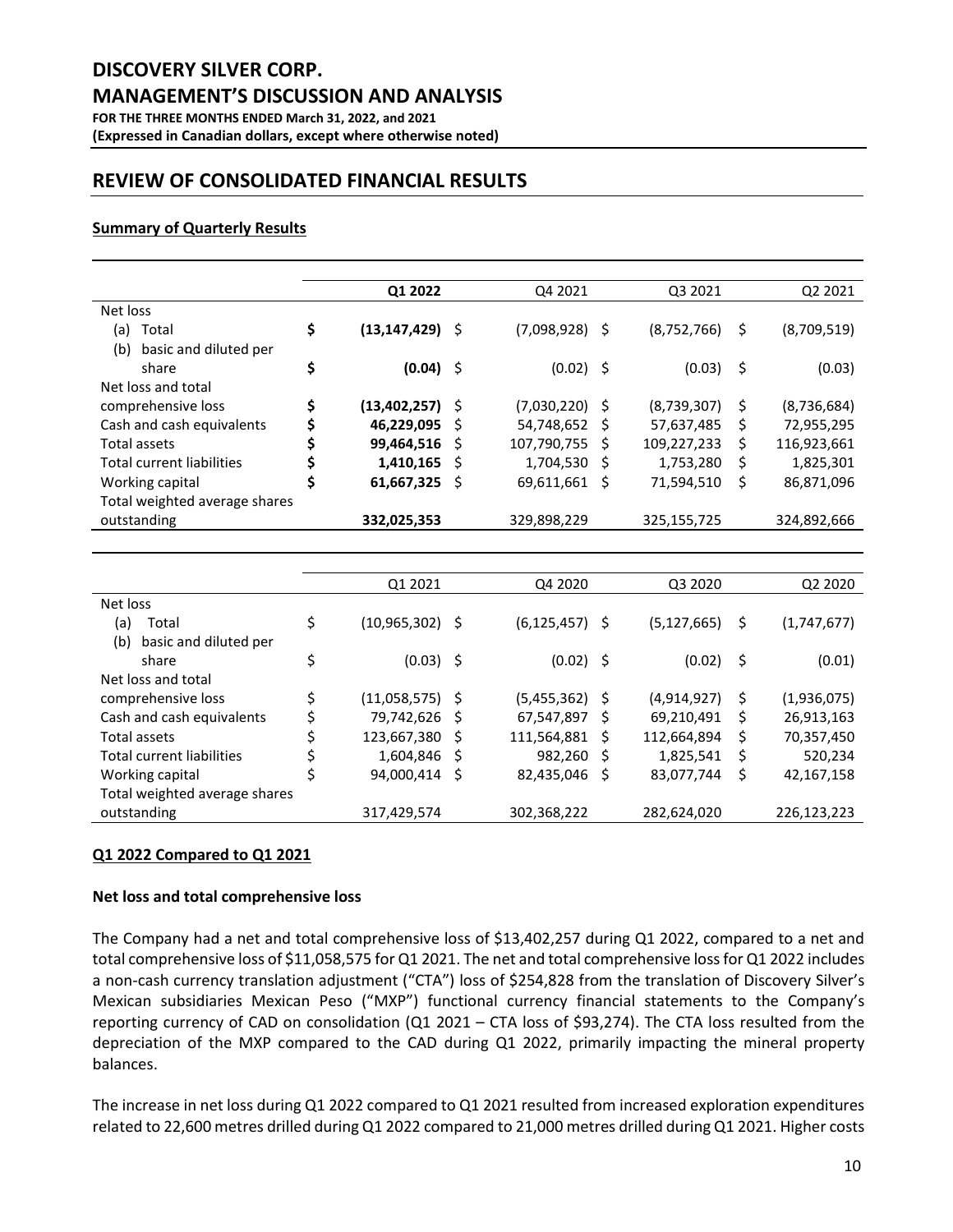were also incurred during Q1 2022 related to increased general and administrative expenses, professional fees, and share-based compensation expense.

# **Share-based compensation expense**

The Company incurred a non-cash share-based compensation expense of \$4,322,305 during Q1 2022, compared to \$3,494,920 during Q1 2021. The increase was due to an increased number of stock options issued to directors, employees, and consultants during Q1 2022, that had a higher fair value than the options granted during Q1 2021 due to an appreciation in the Company's share price quarter over quarter.

#### **Exploration and project evaluation expense**

The Company incurred exploration and project evaluation costs of \$7,129,653 during Q1 2022 compared to \$5,888,527 in Q1 2021, as a total of 22,600 metres were drilled during Q1 2022 compared to 21,000 metres during Q1 2021. During Q1 2022, \$3,632,541 of drilling costs were spent at Cordero focused mainly on upgrade drilling within the very large open pit outlined in the PEA. These drill results intercepted broad zones of highergrade mineralization within the pit outline and will enhance the resource definition for the PFS anticipated to be delivered during the second half of 2022. These drill holes focused on upgrading resources in both the North and South Corridors for inclusion in the PFS mine plan. In the South Corridor hole C21-555 drilled in the northeast part of the corridor, confirmed the potential for expansion downdip of the higher-grade zone in this part of the deposit. The North Corridor drilling was predominantly focused on the North-East extension zone and all four holes drilled in this zone intercepted broad zones of mineralization relatively close to surface, and within the open pit outline.

#### **General office and other expenses**

During Q1 2022, the Company incurred general office and other expenses of \$1,134,179 compared to \$837,066 during Q1 2021. The increase quarter over quarter was related to an increase in the workforce in Canada and Mexico as the Company continues to grow the experience and expertise of the management team, mainly in the HR, ESG, Finance and technical areas.

# **Professional fees**

During Q1 2022, the Company incurred professional fees of \$237,438 compared to \$90,867 during Q1 2021 which related to legal, accounting, and other consulting fees. Higher consulting fees incurred during Q1 2022 mainly related to recruitment fees paid for employee hirings, and additional technical consultants supporting various areas of work performed on the Cordero project.

# **Provision for IVA receivable**

During the last two years the Company has been successful in recovering amounts owed to both of its Mexican subsidiaries. Due to the increased confidence in collectability, the Company reversed \$2,682,958 of the provision related to returns that are pending review by the Tax Authorities. The Company recorded the reversal as a non-current asset on the Condensed Interim Consolidated Statement of Financial Position, and a credit to the original provision recognized on the Condensed Interim Consolidated Statements of Loss and Other Comprehensive Loss.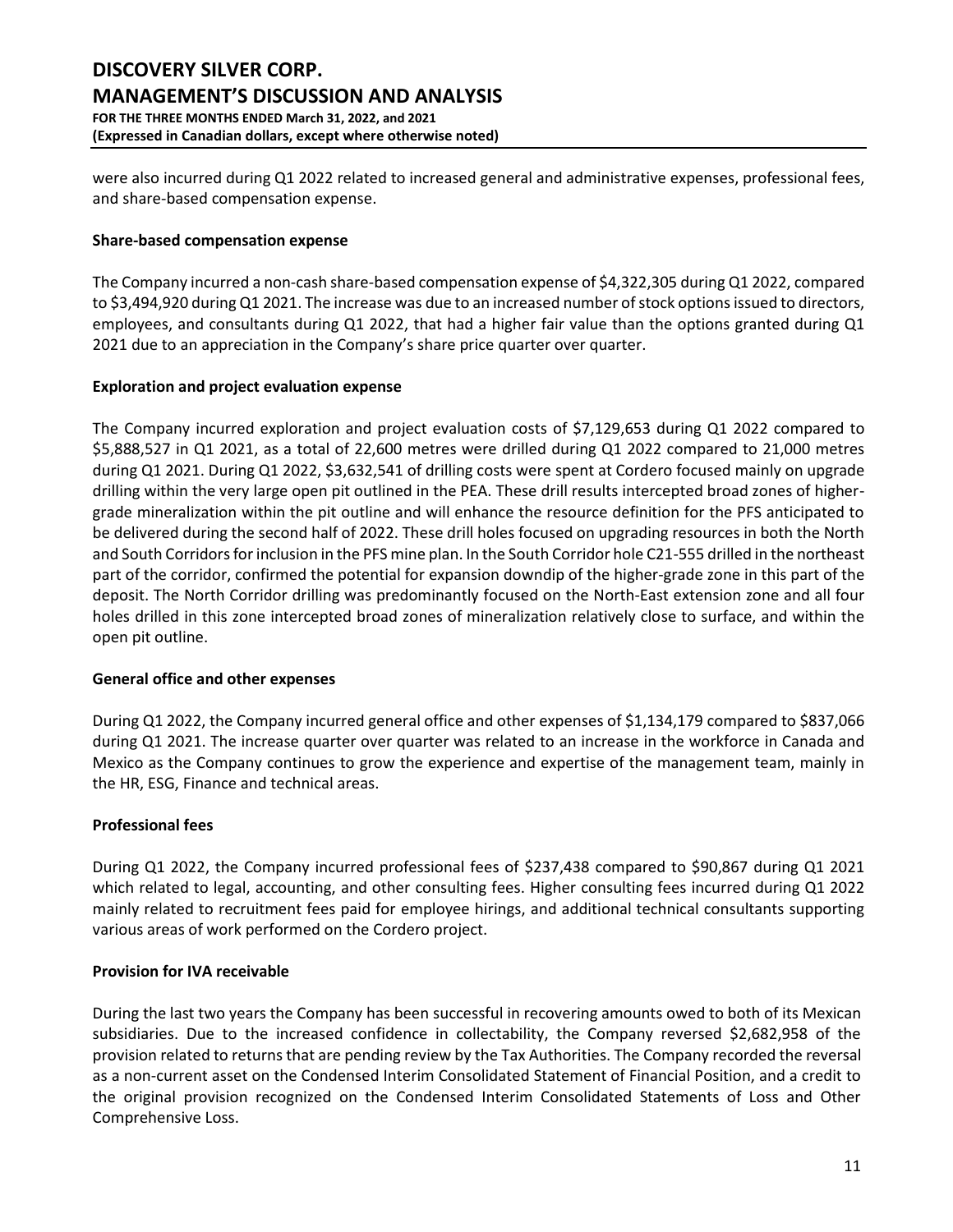During the three months ended March 31, 2022, the Company collected total IVA refunds of \$196,908 and has an accumulated provision against the IVA receivable of \$4,165,605, \$765,445 of which was recognized during Q1 2022.

# **Interest income**

The Company earned interest income of \$153,537 during Q1 2022 compared to \$199,663 during Q1 2021. The interest income primarily relates to the receipt of interest on the Company's short-term investments in GICs.

#### **Foreign exchange gain**

The company incurred a foreign exchange loss of \$2,895 during Q1 2022 compared to a loss of \$75,797 during Q1 2021.

# **CASH FLOW**

The Company had net cash used in operating activities of \$9,208,283 for Q1 2022 compared to net cash used in operating activities of \$6,704,777 for Q1 2021. This increase is due to higher exploration and evaluation expenditures, and an increase in G&A costs and professional fees both in Canada and Mexico.

The Company had net cash used in investing activities of \$56,051 for Q1 2022 compared to net cash used in investing activities of \$146,647 during Q1 2021 that related to capital expenditures in Mexico.

The Company had net cash provided by financing activities of \$1,036,094 during Q1 2022 compared to cash provided by financing activities of \$19,044,033 during Q1 2021. The net cash inflow during Q1 2022 was the result of cash received of \$725,911 from the exercise of warrants, and \$322,169 received from the exercise of stock options. The Q1 2021 cash inflow mainly related to the \$18,999,348 of cash received from the exercise of warrants.

# **CAPITAL MANAGEMENT AND LIQUIDITY**

The Company defines capital as its shareholder's equity (comprised of issued share capital, contributed surplus and deficit). The Company's objectives when managing capital are to support the Company's main activities of identifying, defining and developing mineral deposits, thus creating shareholder value, as well as ensuring that the Company will be able to meet its financial obligations as they become due.

The Company manages its capital structure to maximize its financial flexibility to enable the Company to respond to changes in economic conditions and the risk characteristics of its underlying assets as well as possible business opportunities. The Company does not presently utilize any quantitative measures to monitor its capital, but rather relies on the expertise of the Company's management. Management reviews its capital management approach on an ongoing basis. As at March 31, 2022, the Company does not have any long-term debt outstanding, and is not subject to any externally imposed capital requirements or debt covenants. There was no change to the Company's approach to capital management during the three months ended March 31, 2022.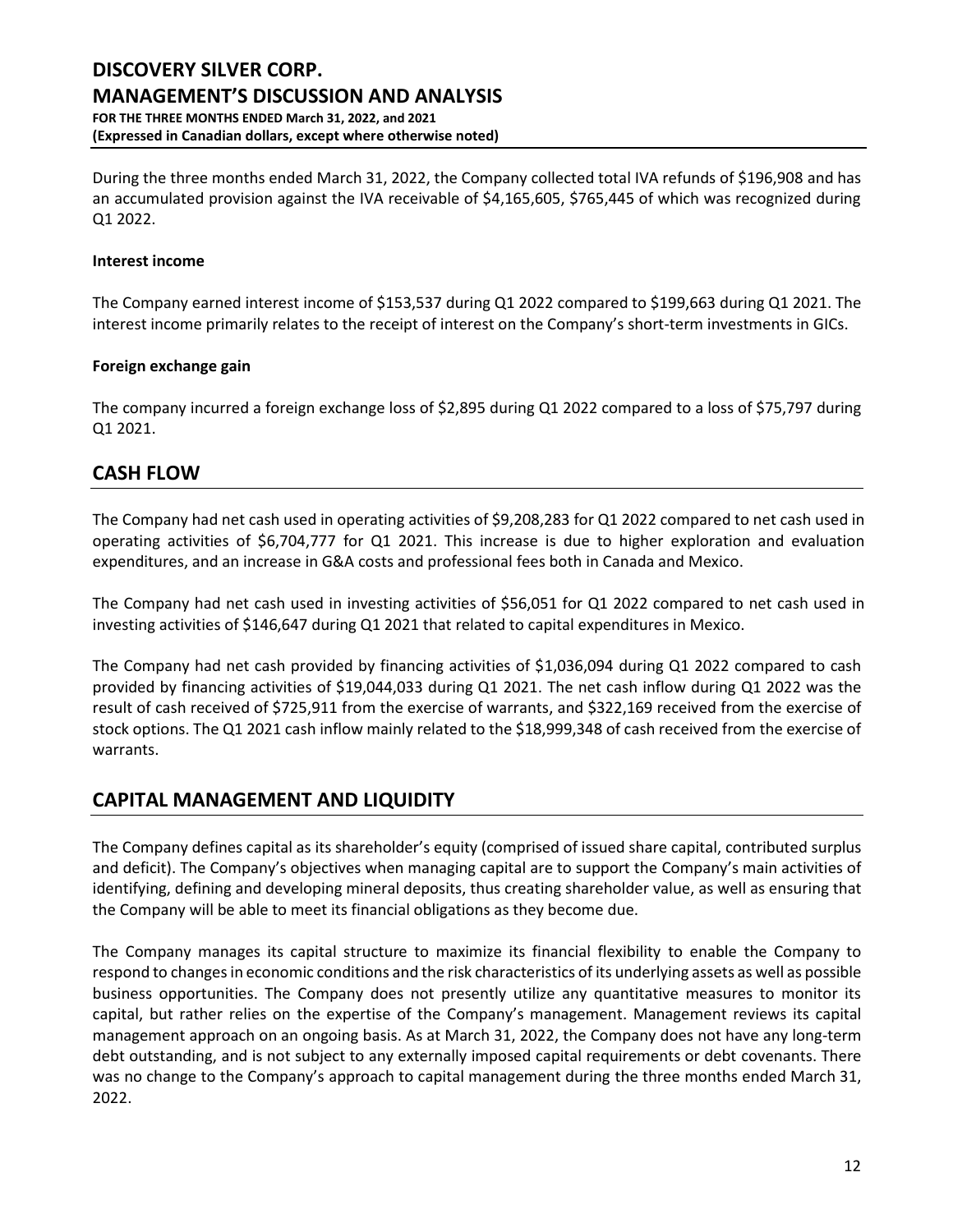At March 31, 2022, the Company had working capital (defined as current assets less current liabilities) of \$61,667,325 (December 31, 2021 – \$69,611,661). The Company is sufficiently capitalized to complete planned exploration programs on its properties, including the remainder of the Phase 2 Drill Program at Cordero. The Company has not yet determined whether the properties on which it has options contain mineral reserves that are economically recoverable. The continued operations of the Company are dependent upon the existence of economically recoverable reserves, the ability of the Company to obtain the necessary financing to complete the exploration and development of such properties and upon future profitable production or proceeds from the disposition of the properties.

# **SHARE CAPITAL**

A summary of the common shares issued and outstanding at March 31, 2022 and impact of changes to share capital is as follows:

|                                       | <b>Common Shares</b> | Amount      |
|---------------------------------------|----------------------|-------------|
| At December 31, 2021                  | 331.348.433          | 150,492,379 |
| Shares issued on exercise of options  | 765.208              | 550,109     |
| Shares issued on exercise of warrants | 981.975              | 725,911     |
| At March 31, 2022                     | 333,095,616          | 151,768,399 |

# **OUTSTANDING SHARE DATA**

At May 26, 2022 the Company had the following equity securities and convertible securities outstanding:

|                                                    | Authorized                         | <b>Number and Type Outstanding</b> |
|----------------------------------------------------|------------------------------------|------------------------------------|
| Voting or Equity Securities Issued and Outstanding | <b>Unlimited Common Shares</b>     | 334,244,135 Common Shares          |
| Securities convertible or exercisable into         | Stock Options to acquire up to 10% | Stock options to acquire           |
| voting or equity securities-stock options          | of outstanding Common Shares       | 25,583,767 Common Shares           |
| Securities convertible or exercisable into         | Warrants to acquire 71,881,773     | Warrants to acquire                |
| voting or equity securities-warrants $(1)(2)(3)$   | <b>Common Shares</b>               | 26,272,909 Common Shares           |

(1) All 1,414,168 replacement warrants issued on acquisition of Levon Resources Ltd. on August 2, 2019 expired unexercised on February 13, 2020.

 $(2)$  22,727,267 share purchase warrants were issued in the \$25 million non-brokered private placement at an exercise price of \$0.77 and an expiry date of May 29 or June 8, 2022 and 804,545 share purchase warrants were issued to certain finders at an exercise price of \$0.55 and an expiry date of May 29 or June 8, 2022.

 $(3)$  12,963,000 share purchase warrants were issued on August 7, 2020 in the \$35 million non-brokered private placement at an exercise price of \$1.75 and an expiry date of August 7, 2022.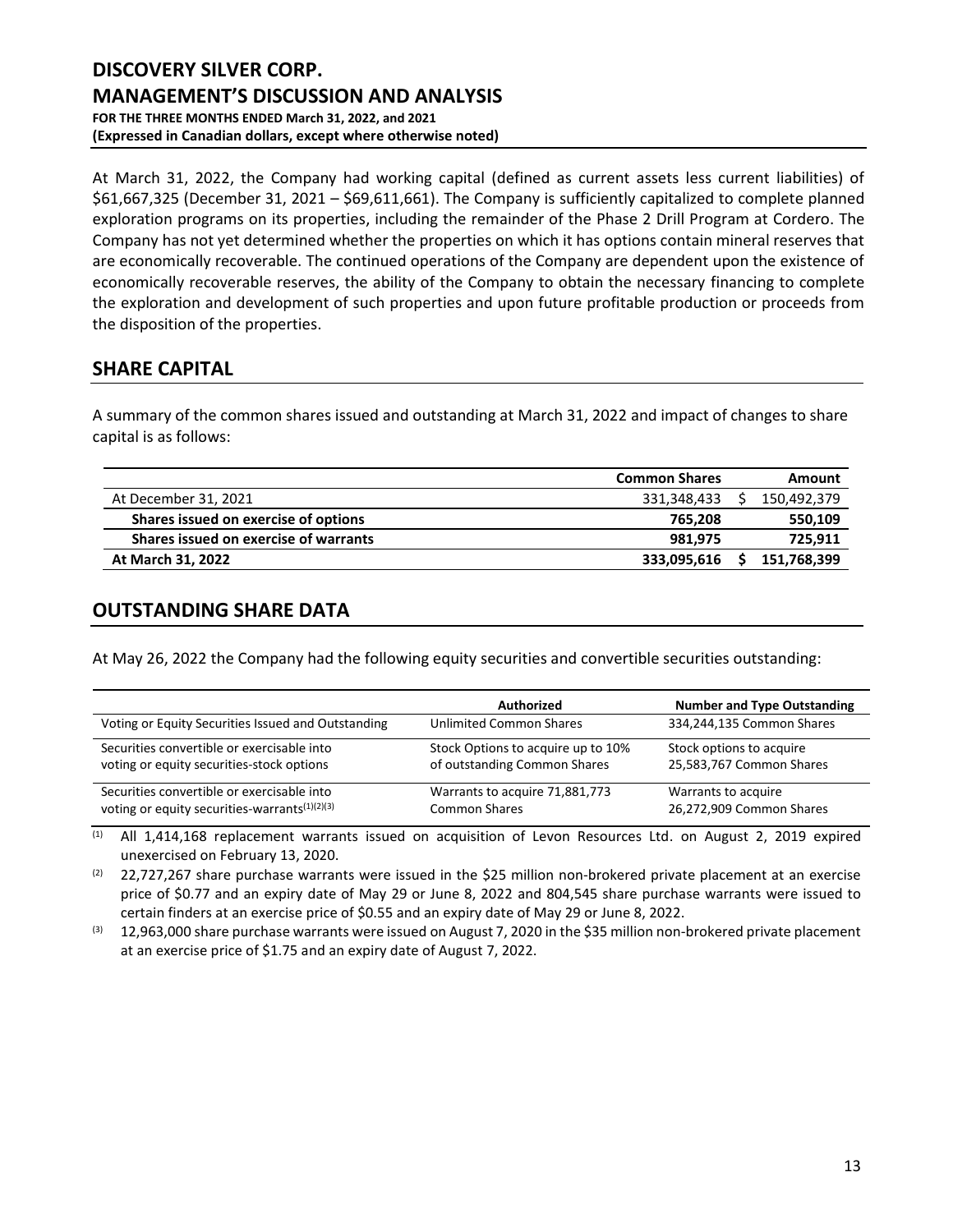# **RELATED PARTY TRANSACTIONS**

# **Key management personnel**

Key management personnel include those persons having authority and responsibility for planning, directing, and controlling the activities of the Company as well as those personnel with responsibility for the oversight for the Company's activities. The Company has determined that key management personnel consist of executive and non-executive members of the Company's Board of Directors and corporate officers.

Related party transactions for Q1 2022 and Q1 2021 are as follows:

| <b>Transaction Type</b>       | <b>Nature of Relationship</b> | Q1 2022   | Q1 2021   |
|-------------------------------|-------------------------------|-----------|-----------|
| Non-cash share-based payments | Directors and officers        | 3.494.898 | 2,912,616 |
| Salaries and benefits         | Officers                      | 303,750   | 217,500   |
| Director's fees               | <b>Directors</b>              | 81.250    | 91,250    |
|                               |                               | 3,879,898 | 3,221,366 |

# **FINANCIAL INSTRUMENTS AND FINANCIAL RISK FACTORS**

The Company's financial instruments consist of cash, accounts receivable and deposits, and accounts payable and accrued liabilities.

Accounts receivable and deposits are classified as receivables and are measured at amortized cost using the effective interest method. Accounts payable and accrued liabilities are classified as other financial liabilities and are measured at amortized cost. These financial instruments approximate their fair value due to their shortterm nature.

The fair value estimates are made at a specific point in time, based on relevant market information and information about the financial instrument. These estimates are subjective in nature and involve uncertainties and matters of significant judgment and, therefore, cannot be determined with precision. Changes in assumptions could significantly affect the estimates.

Financial instruments are classified into one of three levels in the fair value hierarchy according to the degree to which the inputs used in the fair value measurement are observable.

- Level 1 Unadjusted quoted prices in active markets for identical assets or liabilities;
- Level 2 Inputs other than quoted prices that are observable for the asset or liability either directly or indirectly; and
- Level 3 Inputs that are not based on observable market data.

At March 31, 2022 the Company had no financial instruments classified as Level 2 or 3.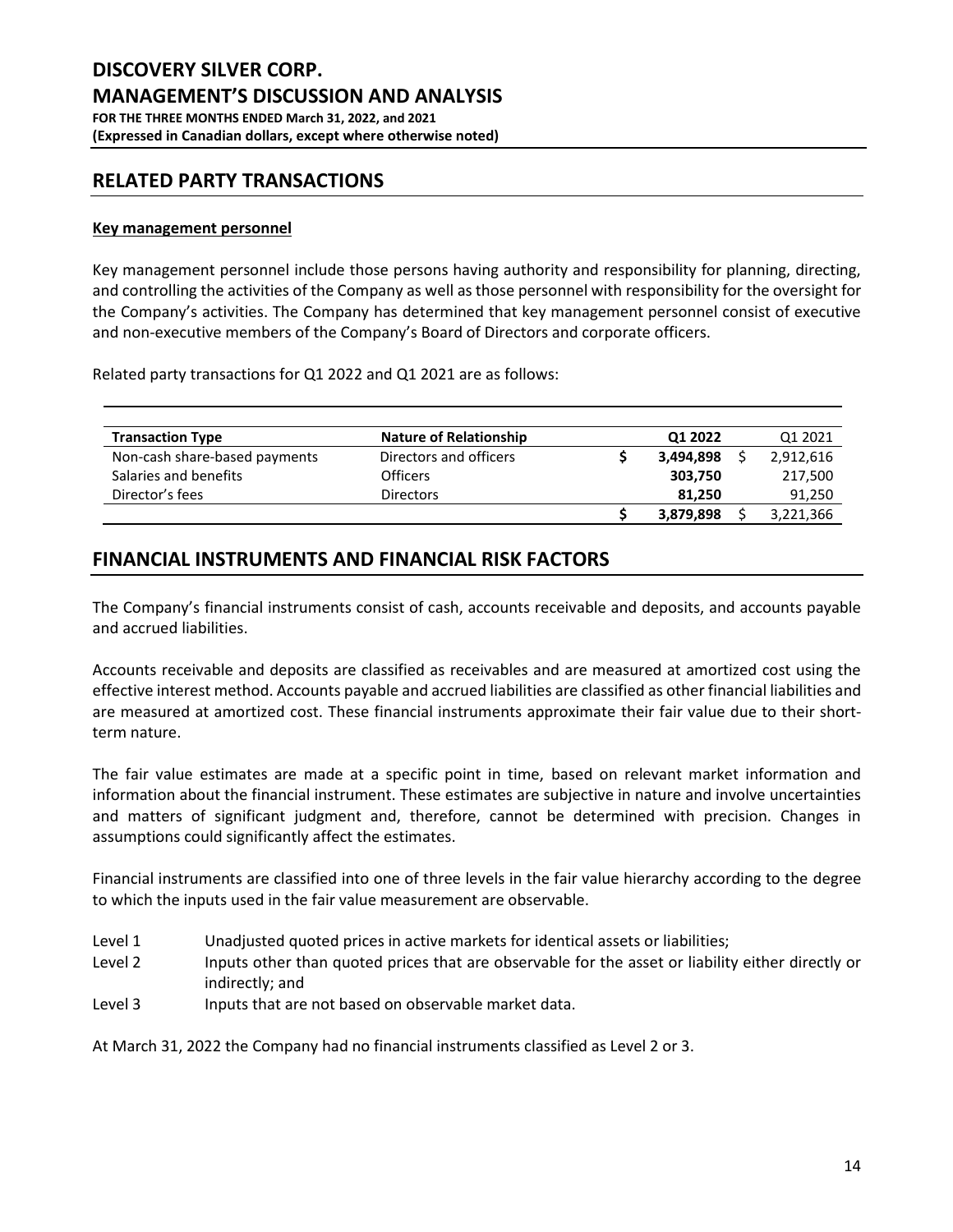### **Financial Risk Factors**

The Company is exposed to financial risks, including credit risk, liquidity risk, currency risk, interest rate risk and price risk. The aim of the Company's overall risk management strategy is to reduce the potential adverse effect that these risks may have on the Company's financial position and results. The Company's Board of Directors has overall responsibility and oversight of management's risk management practices.

# **a) Liquidity risk**

Liquidity risk is the risk that an entity will encounter difficulty in meeting obligations associated with financial liabilities. The Company's approach to managing liquidity risk is to ensure that it will have sufficient liquidity to meet liabilities when due. At March 31, 2022, the Company had a cash and cash equivalents balance of \$46,229,095 (December 31, 2021 – \$54,748,652) to settle current liabilities of \$1,410,165 (December 31, 2021 – \$1,704,530). The Company's financial liabilities have contractual maturities of less than 30 days and are subject to normal trade terms.

At March 31, 2022, the Company has no sources of revenue to fund its operating expenditures. Since inception the Company has relied solely on private placements to fund its operations. Management believes these financings will fund the Company's exploration work on the properties in both Coahuila and Chihuahua, Mexico as well as the existing administrative needs. The Company may require additional financing to accomplish long-term strategic objectives. Future funding may be obtained by means of an equity debt or financing. At March 31, 2022, the Company is currently exposed to a low level of liquidity risk.

# **b) Credit risk**

Credit risk is the risk that one party to a financial instrument will fail to fulfill an obligation and cause the other party to incur a financial loss. The Company's cash and cash equivalents, short-term investments, accounts receivable and prepaids and deposits are exposed to credit risk. The Company has assessed the credit risk on its cash and cash equivalents and short-term investments as low as its funds are held in highly rated Canadian financial institutions. Management deems the credit risk associated with other receivables and deposits to be at an acceptable level.

The Company's maximum exposure to credit risk related to certain financial instruments as identified below, approximates the carrying value of these assets on the Company's consolidated statements of financial position.

|                           | March 31,  | December 31, |
|---------------------------|------------|--------------|
|                           | 2022       | 2021         |
| Cash and cash equivalents | 46,229,095 | 54,748,652   |
| Short-term investments    | 15,000,000 | 15,000,000   |
| Other receivables         | 222,883    | 174,511      |
| Deposits                  | 108,459    | 112,364      |
|                           | 61,560,437 | 70,035,527   |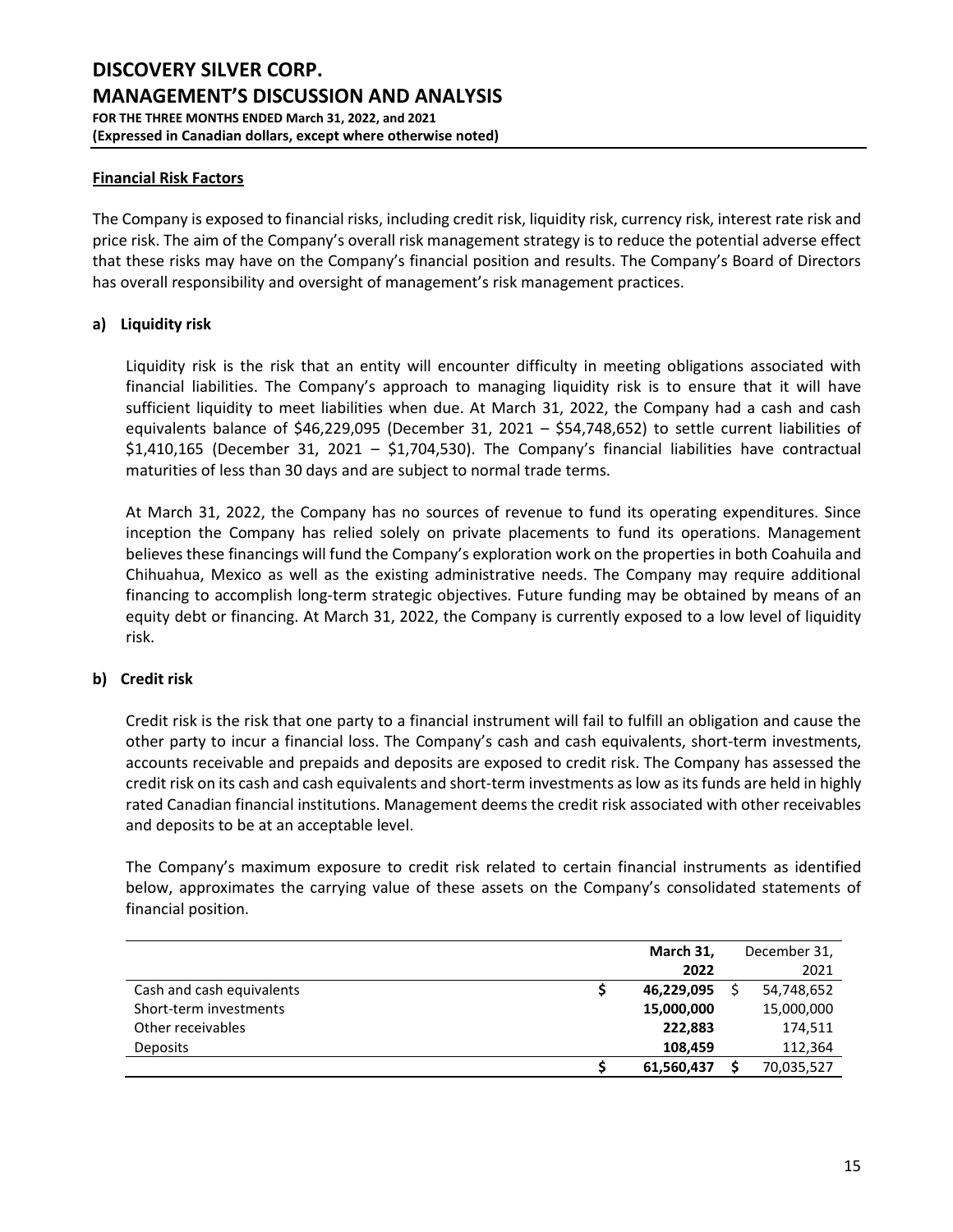# **c) Market Risks**

Market risk is the risk of loss that may arise from changes in market factors such as interest rates, foreign exchange rates, and equity prices.

i. Interest rate risk

The Company has significant cash balances and no interest-bearing debt. The Company's current policy is to invest excess cash in high-yield savings accounts or other highly liquid interest-bearing short-term investments. The Company regularly monitors its cash management policy. Management has determined interest rate risk to be low.

#### ii. Foreign currency risk

The Company's functional currency is the Canadian dollar. At March 31, 2022, cash balances were held primarily in Canadian and US dollars. Foreign currency risk is the risk that the value of the Company's financial instruments denominated in foreign currencies will fluctuate due to changes in foreign exchange rates. Changes in the exchange rate between foreign currencies and the Canadian Dollar could have a significant impact on the Company's financial position, results of operations, and cash flows. The Company does not use derivative instruments to reduce its exposure to foreign currency risk, however exchange rates are continually monitored for any significant changes. A portion of the Company's exploration expenses are paid in USD and in order to reduce its currency risk related to the CAD, the Company has converted a portion of its CAD cash balances into USD.

The Company is mainly exposed to foreign currency risk on financial instruments (consisting of trade payables) denominated in USD and MXP. At March 31, 2022 and December 31, 2021, the Company had the following foreign currency denominated trade payables:

|                      | March 31, | December 31, |
|----------------------|-----------|--------------|
|                      | 2022      | 2021         |
| United States dollar | 942,687   | 165,803      |
| Mexican Peso         | 239,432   | 226,833      |
|                      | 1,182,119 | 392,636      |

It is estimated that a 10% fluctuation in the United States Dollar and Mexican Pesos against the Canadian dollar would affect net loss at March 31, 2022 by approximately \$117,770 (December 31, 2021: \$38,778).

At March 31, 2022, management has determined the Company's exposure to foreign currency risk to be at an acceptable level.

iii. Price risk

The Company is exposed to price risk with respect to commodity prices and prices of equity securities. Equity security price risk is defined as the potential adverse impact on the Company's net income or loss due to movements in individual prices of equity securities or price movements in the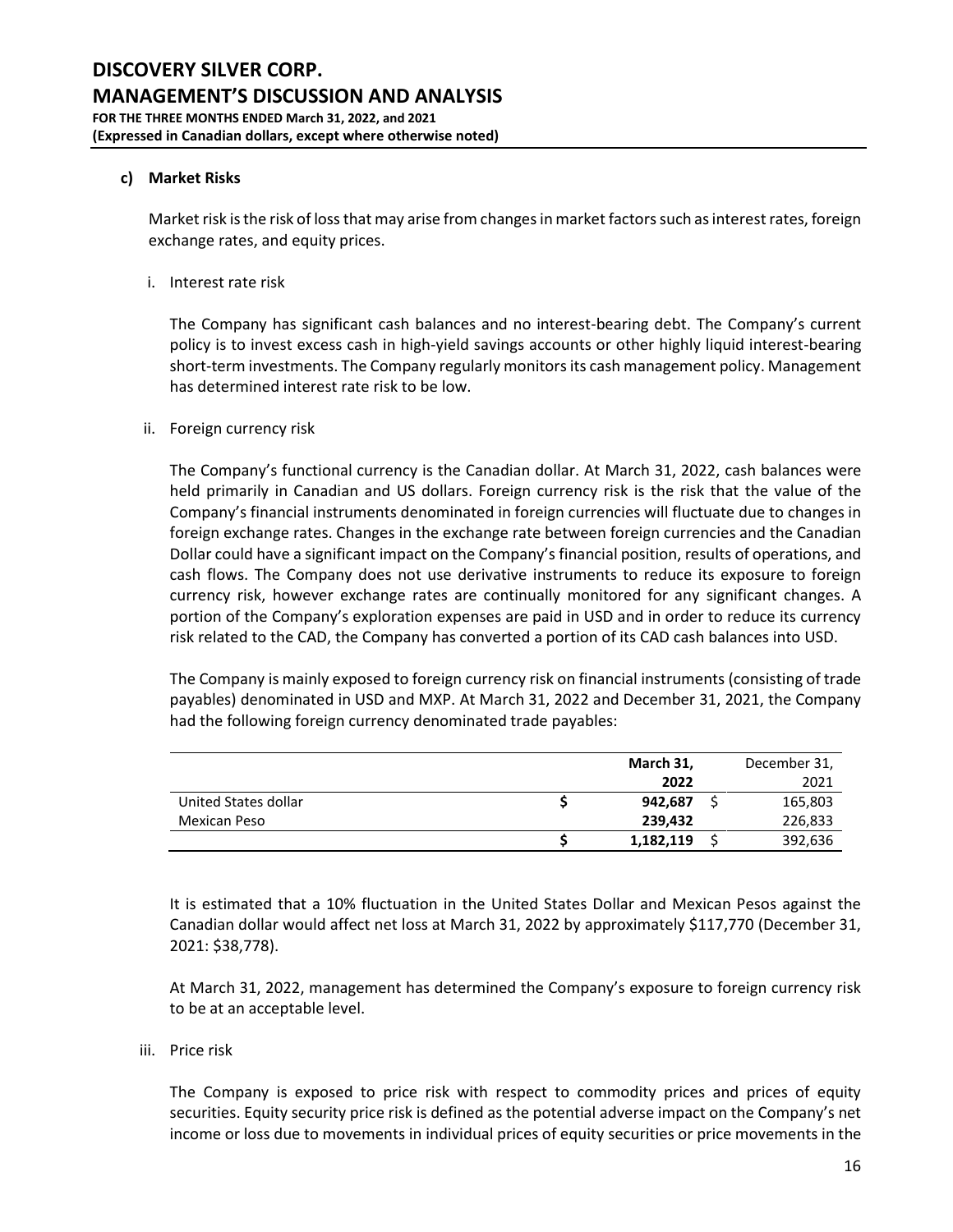stock market generally. Commodity price risk is defined as the potential adverse impact on net income or loss and economic value due to commodity price movements and volatilities. The Company closely monitors commodity prices, particularly as they relate to base and precious metals, and movement in the price of individual equity securities movements and the stock market generally, to determine the appropriate course of action to be taken by the Company.

At March 31, 2022, Management has determined the Company's exposure to price risk to be at an acceptable level.

# **OTHER RISKS AND UNCERTAINTIES**

The operations of the Company are speculative due to the high-risk nature of its business, which is the acquisition, financing, exploration and development of mining properties, primarily in Mexico. Additional risks not currently known to the Company, or that the Company currently deems immaterial, may also impair the Company's operations. If any of these risks occur, including the financial risks described above, the Company's business, financial condition and operating results could be adversely affected.

For a detailed discussion of risks, refer to the Company's MD&A and Annual Information Form ("AIF") for the year ended December 31, 2021 available on the Company's website.

This MD&A also contains forward-looking information that involve risks and uncertainties. The Company's actual results could differ materially from those anticipated in these forward-looking statements as a result of the risks faced by the Company as described in the documents incorporated by reference herein. Refer to the "Cautionary Statement Regarding Forward-Looking Information".

# **COMMITMENTS AND CONTRACTUAL OBLIGATIONS**

There have been no material changes to the Company's commitments and contractual obligations during the three months ended March 31, 2022 and to the date of this MD&A.

# **SIGNIFICANT ACCOUNTING POLICIES**

For a full description of the Company's significant accounting policies, please see note 3 of the consolidated financial statements for the year ended December 31, 2021.

# **CHANGES IN ACCOUNTING POLICIES**

# **Adoption of New Accounting Standards**

The new standards, or amendments to standards and interpretations that were adopted effective January 1, 2022, are as follows: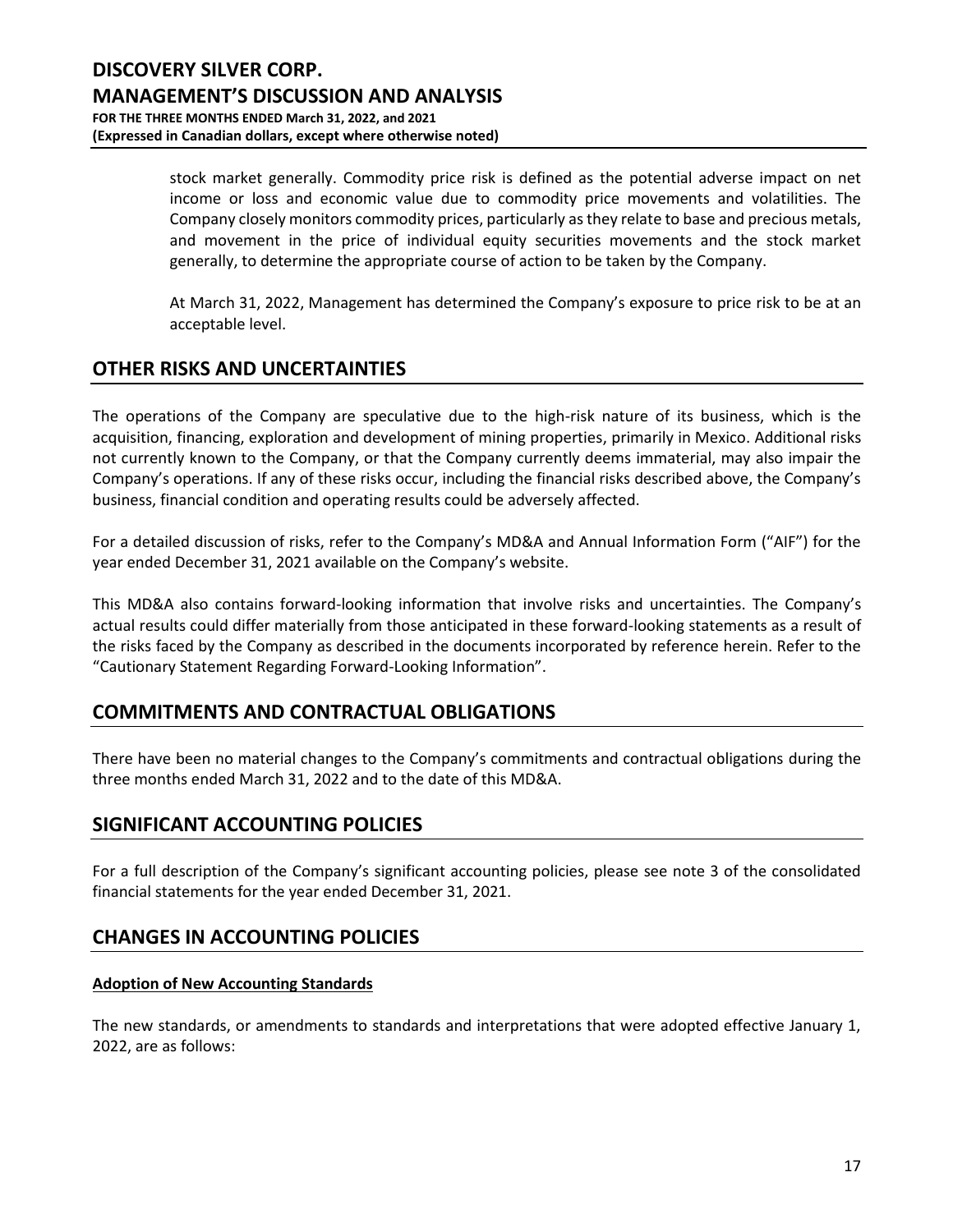# **Classification of Liabilities as Current or Non-Current (Amendments to IAS 1)**

The IASB has published *Classification of Liabilities as Current or Non-Current (Amendments to IAS 1)* which clarifies the guidance on whether a liability should be classified as either current or non-current. The amendments:

- clarify that the classification of liabilities as current or non-current should only be based on rights that are in place "at the end of the reporting period";
- clarify that classification is unaffected by expectations about whether an entity will exercise its right to defer settlement of a liability; and
- make clear that settlement includes transfers to the counterparty of cash, equity instruments, other assets or services that result in extinguishment of the liability.

This amendment is effective for annual periods beginning on or after January 1, 2022. The adoption of this amendment did not have a material impact on the Company's condensed interim consolidated financial statements.

# **Property, Plant and Equipment- Proceeds Before Intended Use (Amendments to IAS 16)**

The International Accounting Standards Board (IASB) has published *'Property, plant and equipment 'Proceeds Before Intended Use (Amendments to IAS 16)'* regarding proceeds from selling items produced while bringing an asset into the location and condition necessary for it to be capable of operating in the manner intended by management. Amendment to IAS 16 amends the standard to prohibit deducting from cost of an item of property, plant and equipment any proceeds from selling items produced while bringing that asset to the location and condition necessary for it to be capable of operating in the manner intended by management. Instead, an entity recognizes the proceeds from selling such items, and the cost of producing those items, in profit or loss. Amendment to IAS 16 is effective for annual periods beginning on or after January 1, 2022. The adoption of this amendment did not have a material impact on the Company's condensed interim consolidated financial statements.

# **CRITICAL ACCOUNTING JUDGMENTS AND ESTIMATES**

The preparation of the consolidated financial statements in conformity with IFRS requires management to make estimates, judgments and assumptions that affect the application of accounting policies and the reported amounts of assets, liabilities, income and expenses. Actual results could differ from these estimates. Estimates and underlying assumptions are reviewed on an ongoing basis. Revisions to accounting estimates are recognized in the period in which the estimates are revised and in any future periods affected.

Critical accounting judgments and estimates include but are not limited to the Company's determination of: functional currency; the economic recoverability and probability of future economic benefits of exploration; evaluation and development costs; determination of useful lives; impairment charges; recoverability of sales tax receivable; income taxes; and share-based payments. The estimates of non-cash share-based payments expense involve considerable judgment and are, or could be, affected by significant factors that are out of the Company's control. Actual results could differ from those estimates.

# **OFF-BALANCE SHEET ARRANGEMENTS**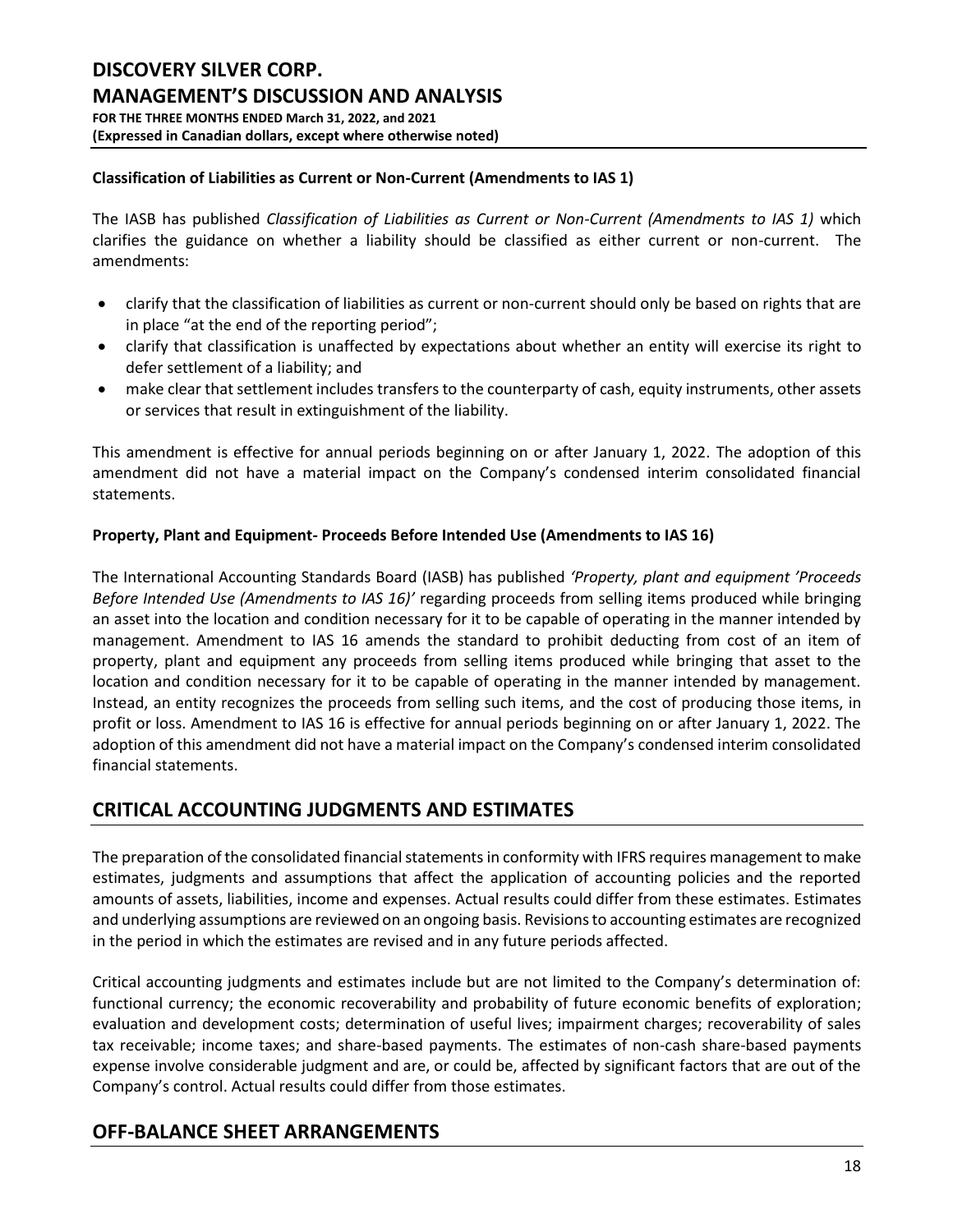The Company does not have any off-balance sheet arrangements.

# **QUALIFIED PERSON**

The technical information in this MD&A was reviewed and approved by Gernot Wober, P. Geo., Vice President Exploration of the Company, who is recognized as a Qualified Person ("QP") under the guidelines of NI 43-101.

# **CAUTIONARY STATEMENT REGARDING FORWARD-LOOKING INFORMATION**

This MD&A includes "forward‐looking statements", within the meaning of applicable securities legislation, which are based on the opinions and estimates of Management and are subject to a variety of risks and uncertainties and other factors that could cause actual events or results to differ materially from those projected in the forward-looking statements. While these forward-looking statements, and any assumptions upon which they are based, are made in good faith and reflect our current judgment regarding the direction of our business, actual results could differ materially from any estimates, forecasts, predictions, projections, assumptions, or other future performance suggested herein.

Forward-looking statements are often, but not always, identified by the use of words such as "seek", "anticipate", "budget", "plan", "continue", "estimate", "expect", "forecast", "may", "will", "project", "predict", "potential", "targeting", "intend", "could", "might", "should", "believe" and similar words suggesting future outcomes or statements regarding an outlook. These statements involve known and unknown risks, uncertainties and other factors that may cause actual results or events to differ materially from those anticipated in such forward-looking statements.

These forward-looking statements may include but are not limited to statements concerning:

- The Company's success at completing future financings;
- The Company's strategies and objectives;
- The Company's receipt of permits;
- The timeline for the execution and completion of drill programs;
- The timeline and anticipated results to be included in a Resource update
- The timeline and anticipated results to be included in a Preliminary Economic Analysis
- The availability of qualified employees for business operations;
- General business and economic conditions;
- General political climate;
- The Company's ability to meet its financial obligations as they become due; and
- The Company's ability to identify, successfully negotiate and/or finance an acquisition of a new business opportunity.

Readers are cautioned that the preceding list of risks, uncertainties, assumptions and other factors are not exhaustive. Events or circumstances could cause actual results to differ materially from those estimated or projected and expressed in, or implied, by these forward-looking statements. Due to the risks, uncertainties and assumptions inherent in forward‐looking statements, investors in securities of the Company should not place undue reliance on these forward‐looking statements.